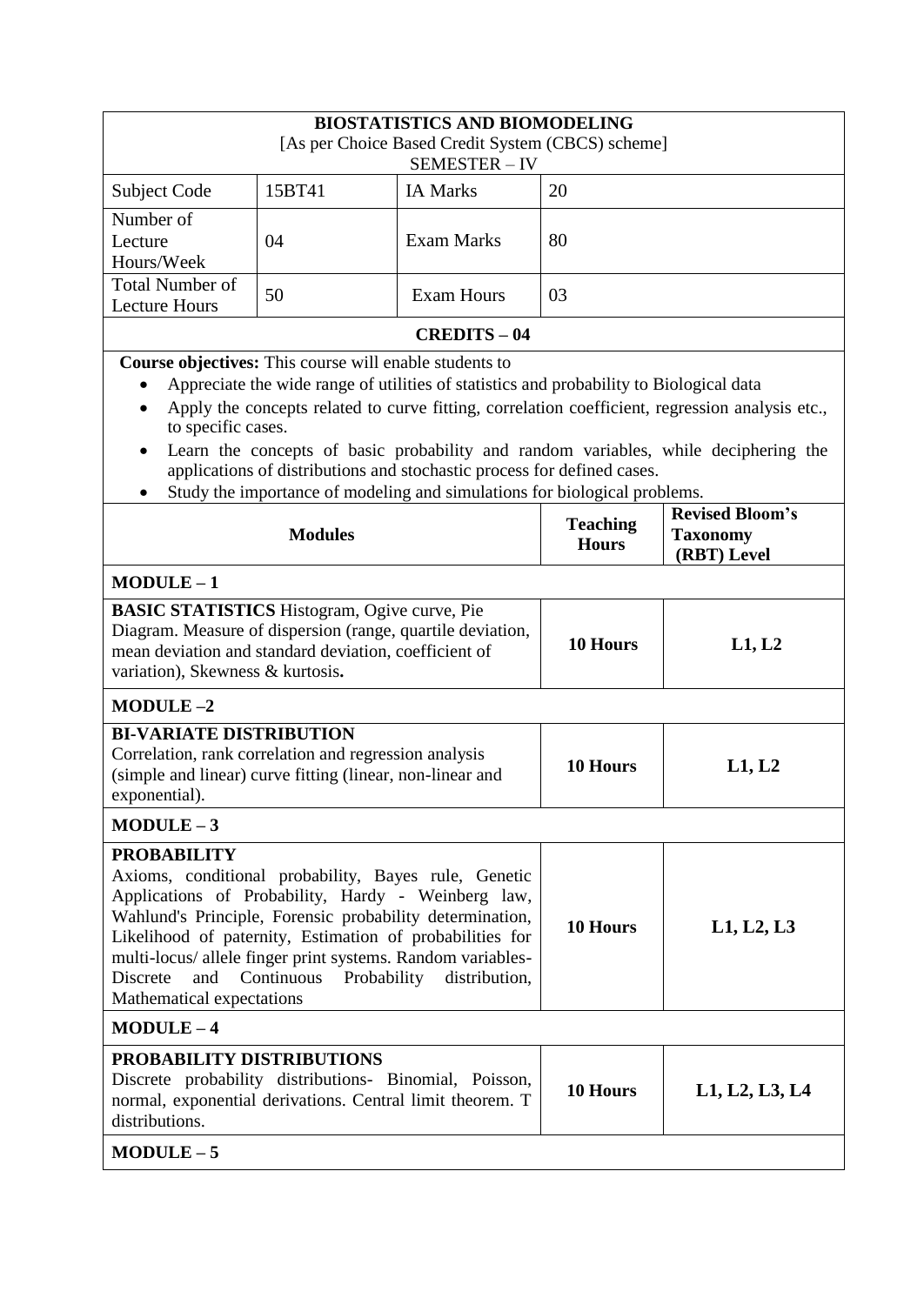| STATISTICAL INFERENCE                                       |          |        |
|-------------------------------------------------------------|----------|--------|
| Estimation theory and testing of hypothesis, point          |          |        |
| estimation, interval estimation, sample size determination, |          |        |
| parametric and non-parametric distributions -F-test, Chi    |          |        |
| Squared distribution, and goodness of fit test analysis of  |          |        |
| variance (one-way classifications). Randomization,          |          |        |
| random assignments, single and double blind experiments.    | 10 Hours | L2, L3 |
| Case studies of statistical designs of biological           |          |        |
| experiments. Microbial Growth in a Chemostat, Growth        |          |        |
| Equations of Microbial populations, Models of               |          |        |
| Commensalisms, Mutualism, Predation and Mutation.           |          |        |
| Volterra's Model for n Interacting Species. Cigarette       |          |        |
| smoking, Lung cancer, epidemics.                            |          |        |

**Course outcomes:** After studying this course, students will be able to:

- Fit a suitable curve for the tabulated data by the method of least squares, find correlation coefficients and analyze.
- Apply different types of tests to test the hypothesis relating to small samples.
- Appreciate the concepts of probability, distributions and various stochastic process.
- Perform modeling and simulations experiments for select biological processes using appropriate data.

# **Graduate Attributes (as per NBA):**

- Computational Knowledge.
- Problem Analysis.
- Design / development of solutions.
- Modern tool usage.

## **Question paper pattern:**

- The question paper will have ten questions.
- Each full question consists of 16 marks.
- There will be 2full questions (with a maximum of four sub questions) from each module.
- Each full question will have sub questions covering all the topics under a module.
- The students will have to answer 5 full questions, selecting one full question from each module.

## **Text Books:**

- 1. Principles of Biostatistics by Marcello Pagano & Kimberlee G, Thompson Learning.
- 2. Introduction to Biostatistics by Ronadd N Forthofer and EunSul Lee, Academic Press.
- 3. Mathematical Models in Biology and Medicine by J.N.Kapur New Age International.
- 4. Introduction to Biostatistics by Ipsen, Feigl & Bancroft, Harper & Row, Publishers,NY.
- 5. Basic Biostatistics & its Applications by Animesh K Datta , New Central Book Agency.
- 6. Fundamentals of Biostatistics by P Hanumanth Rao and K Janardhan, IK Intl. Publishers.

7. Biostatistics by Rastogi V.B. Medtec 3<sup>rd</sup>ed, 2015

- 1. Statistical methods in Bioinformatics by Warren J. Ewens, Gregory R. Grant, Springer  $2<sup>nd</sup>$  edition, 2006.
- 2. An Introduction to Biostatistics by P. S. S. Sundar Rao and J. Richard, Prentice Hall of India, publications,  $4<sup>th</sup>$  edition, 2006.
- 3. Biostatistics: A foundation for Analysis in the Health sciences by Wayne W. Daniel, John  $7<sup>th</sup>$  edition, 2000.
- 4. Fundamentals of Biostatistics by Veer BalaRastogi, Ane Books India.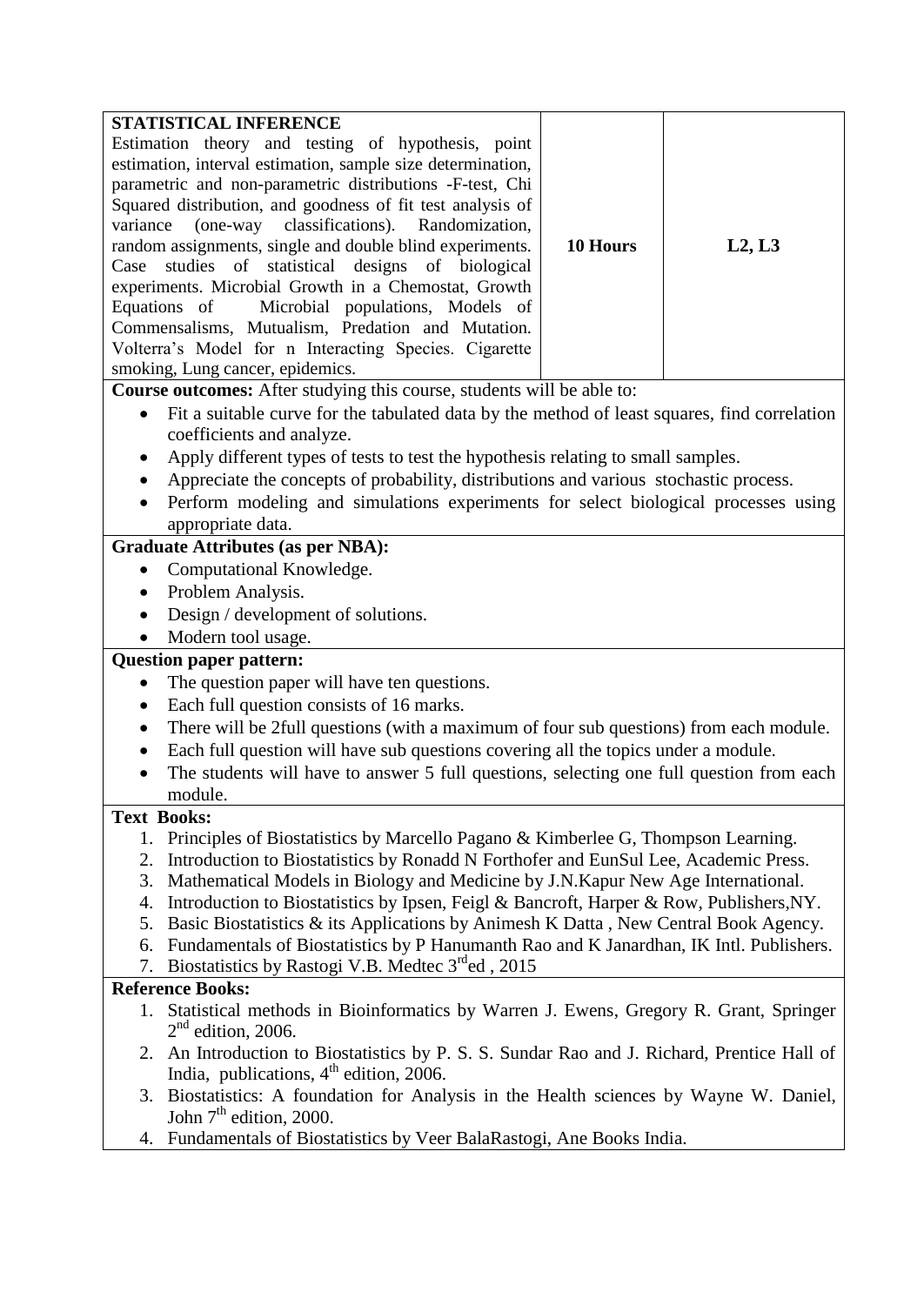| <b>BIOCHEMICAL THERMODYNAMICS</b>                                                                                         |                                                                                                             |                                                                                                                                                                                                                                                                                                                                                                                                                                                                                                                                                                                                                 |                                 |                                                                                                                                                                            |
|---------------------------------------------------------------------------------------------------------------------------|-------------------------------------------------------------------------------------------------------------|-----------------------------------------------------------------------------------------------------------------------------------------------------------------------------------------------------------------------------------------------------------------------------------------------------------------------------------------------------------------------------------------------------------------------------------------------------------------------------------------------------------------------------------------------------------------------------------------------------------------|---------------------------------|----------------------------------------------------------------------------------------------------------------------------------------------------------------------------|
| [As per Choice Based Credit System (CBCS) scheme]<br>SEMESTER-IV                                                          |                                                                                                             |                                                                                                                                                                                                                                                                                                                                                                                                                                                                                                                                                                                                                 |                                 |                                                                                                                                                                            |
| Subject Code                                                                                                              | 15BT42                                                                                                      | <b>IA Marks</b>                                                                                                                                                                                                                                                                                                                                                                                                                                                                                                                                                                                                 | 20                              |                                                                                                                                                                            |
| Number of<br>Lecture<br>Hours/Week                                                                                        | 04                                                                                                          | <b>Exam Marks</b>                                                                                                                                                                                                                                                                                                                                                                                                                                                                                                                                                                                               | 80                              |                                                                                                                                                                            |
| <b>Total Number of</b><br><b>Lecture Hours</b>                                                                            | 50                                                                                                          | <b>Exam Hours</b>                                                                                                                                                                                                                                                                                                                                                                                                                                                                                                                                                                                               | 03                              |                                                                                                                                                                            |
|                                                                                                                           |                                                                                                             | <b>CREDITS - 04</b>                                                                                                                                                                                                                                                                                                                                                                                                                                                                                                                                                                                             |                                 |                                                                                                                                                                            |
| $\bullet$<br>equilibrium.                                                                                                 | <b>Course objectives:</b> This course will enable students to<br>equations of state $&$ their applications. | To know the basic concepts of thermodynamics in process industry.<br>To understand the significance of zeroth, I, II $&$ III laws of thermodynamics.                                                                                                                                                                                                                                                                                                                                                                                                                                                            |                                 | To be aware of concepts of thermodynamic properties of fluids & demonstrate various<br>To illustrate the importance of partial molar properties $\&$ the concepts of phase |
|                                                                                                                           | <b>Modules</b>                                                                                              | To illustrate the concepts of chemical reaction equilibrium.                                                                                                                                                                                                                                                                                                                                                                                                                                                                                                                                                    | <b>Teaching</b><br><b>Hours</b> | <b>Revised Bloom's</b><br><b>Taxonomy (RBT)</b><br><b>Level</b>                                                                                                            |
| $MODULE-1$                                                                                                                |                                                                                                             |                                                                                                                                                                                                                                                                                                                                                                                                                                                                                                                                                                                                                 |                                 |                                                                                                                                                                            |
| specific heat, Reversible and Irreversible processes.<br>Third law of Thermodynamics. Numericals                          |                                                                                                             | <b>BASIC CONCEPTS &amp; LAWS OF THERMODYNAMICS</b><br>System, Surrounding & Processes, Closed and Open<br>systems, State Properties, Intensive & Extensive Properties,<br>State and Path functions, Equilibrium state, enthalpy,<br>Zeroth law of Thermodynamics, General statement of First<br>law of Thermodynamics, First law for Cyclic Process, Non-<br>Flow Process, Flow process, Heat capacity. Heat reservoir<br>and Heat engines. General statements of the second law,<br>Concept of entropy, Carnot principle, Calculation of entropy<br>changes, Clausius inequality, Entropy and Irreversibility, | 10 Hours                        | L1, L2                                                                                                                                                                     |
| <b>MODULE-2</b>                                                                                                           |                                                                                                             |                                                                                                                                                                                                                                                                                                                                                                                                                                                                                                                                                                                                                 |                                 |                                                                                                                                                                            |
| PVT BEHAVIOUR AND COMPRESSIBILITY<br><b>CHARTS</b><br>Robinson equation, virial equation. Numericals.<br>Principles<br>of | corresponding                                                                                               | PVT Behavior of pure fluids, equations of state & ideal<br>gas law, Processes involving ideal gas law: Constant<br>volume, constant pressure, constant temperature, adiabatic<br>& polytrophic processes, Equations of state for real gases:<br>Vander Waals equation, Redlich-Kwong equation, Peng-<br>states,<br>generalized<br>compressibility charts, Heat effects accompanying<br>chemical reactions, Standard heat of reaction, formation,<br>combustion, Hess's law of constant heat summation,<br>effect of temperature on standard heat of reaction.                                                   | 10 Hours                        | L2, L4                                                                                                                                                                     |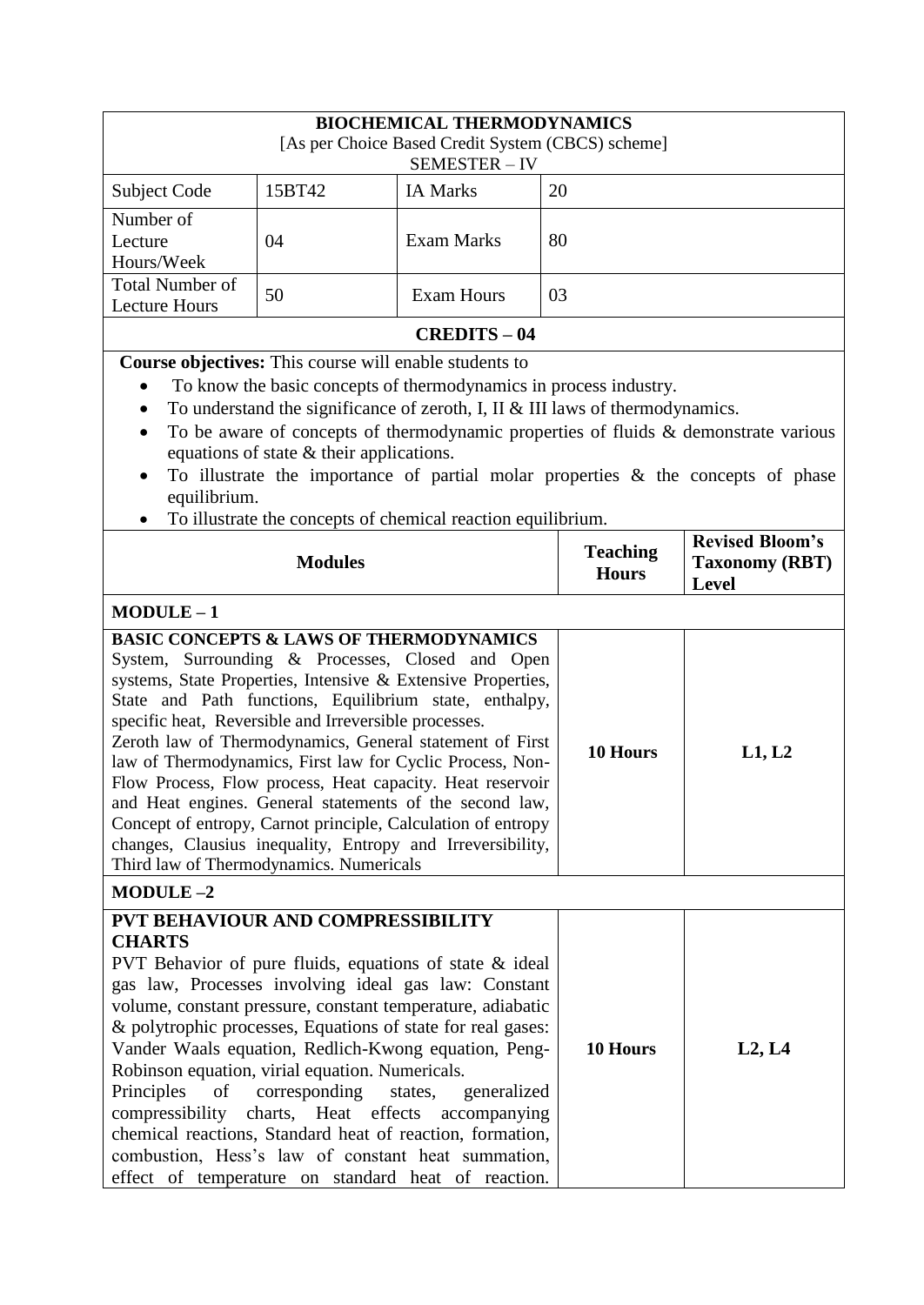| Numericals.                                                                                                                                                                                                                                                                                                                                                                                                                                                                                                                                                                                                                                                                                                                                                                                                                                                             |          |            |  |
|-------------------------------------------------------------------------------------------------------------------------------------------------------------------------------------------------------------------------------------------------------------------------------------------------------------------------------------------------------------------------------------------------------------------------------------------------------------------------------------------------------------------------------------------------------------------------------------------------------------------------------------------------------------------------------------------------------------------------------------------------------------------------------------------------------------------------------------------------------------------------|----------|------------|--|
| $MODULE-3$                                                                                                                                                                                                                                                                                                                                                                                                                                                                                                                                                                                                                                                                                                                                                                                                                                                              |          |            |  |
| <b>PROPERTIES OF PURE FLUIDS &amp;</b><br><b>THERMODYNAMIC DIAGRAMS</b><br>Reference properties, energy properties, derived properties,<br>work function, Helmholtz free energy, Gibbs free energy,<br>Relationships among thermodynamic Properties: Exact<br>differential equations, fundamental property relations,<br>Maxwell's<br>equations, Clapeyron equations,<br>modified<br>equations for internal energy (U) & enthalpy (H), Effect of<br>temperature on U, H & Entropy (S). Gibbs- Helmholtz<br>equation. Concept of Fugacity, Fugacity coefficient, effect of<br>temperature and pressure on fugacity, Determination of<br>fugacity of pure gases, solids and liquids, Activity: Effect of<br>temperature and pressure on activity. Numericals.<br>Thermodynamic diagrams – types of diagrams<br>and<br>construction of thermodynamic diagrams. Numericals. | 10 Hours | L2, L3, L4 |  |
| $MODULE-4$<br>PROPERTIES OF SOLUTIONS & PHASE<br><b>EQUILIBRIA</b><br>Partial molar properties of solution and its determination,<br>chemical potential -effect of temperature and pressure,<br>lewis -randall rule, Raoults law for ideal solutions,<br>fugacity in solutions, Henry's law and dilute solutions -<br>ideal behavior of real solutions and Henry's law, Activity<br>in solutions, Activity coefficients - effect of temperature<br>and pressure, Gibbs - Duhem equation, calculation of<br>activity coefficients using Gibbs-Duhem<br>equation.<br>Numericals.<br>Criteria of phase Equilibria, criterion of stability, Duhem's<br>theorem, Vapour-Liquid Equilibria, VLE in ideal<br>solutions, Non-Ideal solutions, Consistency test for VLE<br>data, Azeotropes. Numericals.<br>$MODULE-5$                                                           | 10 Hours | L2, L3     |  |
| <b>BIOCHEMICAL ENERGETICS</b><br>Coupled reactions and energy rise compounds, Reaction<br>Stoichiometry, criteria of biochemical reaction equilibrium,<br>equilibrium constant and standard free energy change, effect<br>of temperature, pressure on equilibrium constants and other-<br>factors affecting equilibrium conversion $-$ Le $-$ chatelier's<br>principle, liquid phase reactions, heterogeneous bioreaction<br>equilibria, phase rule for reacting systems, Liquid-Liquid<br>Equilibrium diagrams. Numericals.<br><b>Course outcomes:</b><br>After studying this course, students will be able to:<br>State & describe the concepts of system, surrounding, process, laws of thermodynamics                                                                                                                                                               | 10 Hours | L2         |  |
| & entropy.<br>Explain the PVT behavior of pure fluids $\&$ gases $\&$ derive equations of state for real                                                                                                                                                                                                                                                                                                                                                                                                                                                                                                                                                                                                                                                                                                                                                                |          |            |  |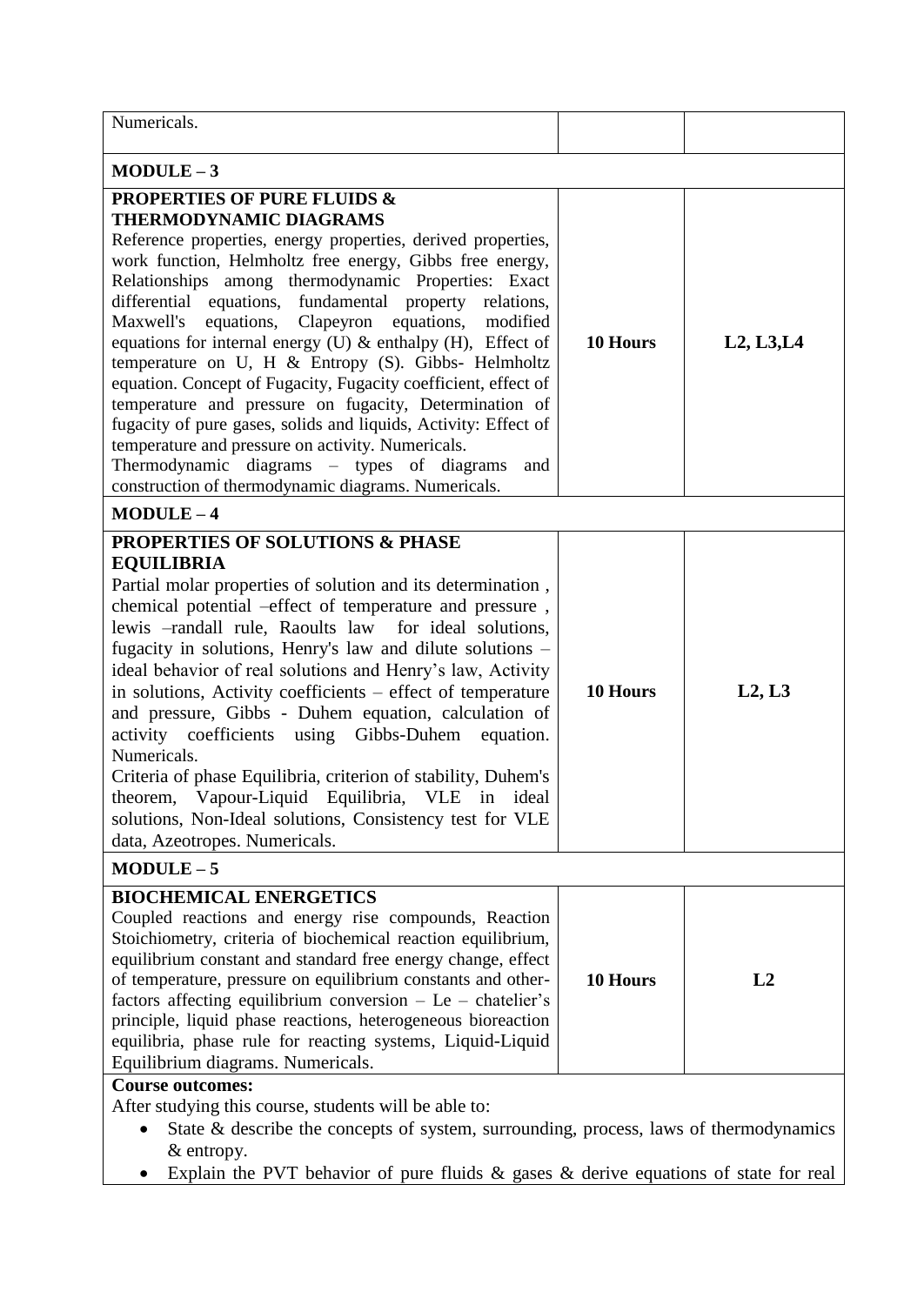gases.

- $\bullet$  Distinguish between work function, gibbs free energy  $\&$  analyze the thermodynamic diagrams.
- Determine the partial molar properties , activity coefficients of the solution.
- Illustrate the phase rule for reacting systems and effect of temperature, pressure on equilibrium constants.

# **Graduate Attributes (as per NBA):**

- Engineering Knowledge
- Problem Analysis
- Design/development of solutions

# **Question paper pattern:**

- The question paper will have ten questions.
- Each full question consists of 16 marks.
- There will be 2full questions (with a maximum of four sub questions) from each module.
- Each full question will have sub questions covering all the topics under a module.
- The students will have to answer 5 full questions, selecting one full question from each module.

# **Text Books:**

- 1. Introduction to Chemical Engineering thermodynamics,  $6<sup>th</sup>$  Ed (2003) by J.M. Smith, H.C. Van Ness & M.M.Abbott. MGH.
- 2. Biochemical Calculations,  $2^{nd}$  Ed.(1976) by Irwin H.Segel, John Wiley & Sons.
- 3. Engineering Thermodynamics by R K Singal, I K Intl.
- 4. Engineering Thermodynamics by Spading and Cole, ELBS.
- 5. Engineering Thermodynamics by Jones J.B. Hawkins, John Wiley.
- 6. Principles of Biochemistry by Albert Lehninger, CBS publishers.
- 7. Bioenergetics by L Eruster, Academic Press, New York

- 1. Chemical Engineering Thermodynamics by Y.V.C. Rao, New Age International.
- 2. A Textbook of Chemical Engineering Thermodynamics,  $1<sup>st</sup>$  Ed (2001) by K.V. Narayanan, PHI.
- 3. Principles of Biochemistry by Lubert Stryer, Freeman Int. Edition.
- 4. Biochemistry by Mathews, Vanholde & Arhen, Pearson Education.
- 5. Biochemistry by Garett & Grisham, Thompson Learning.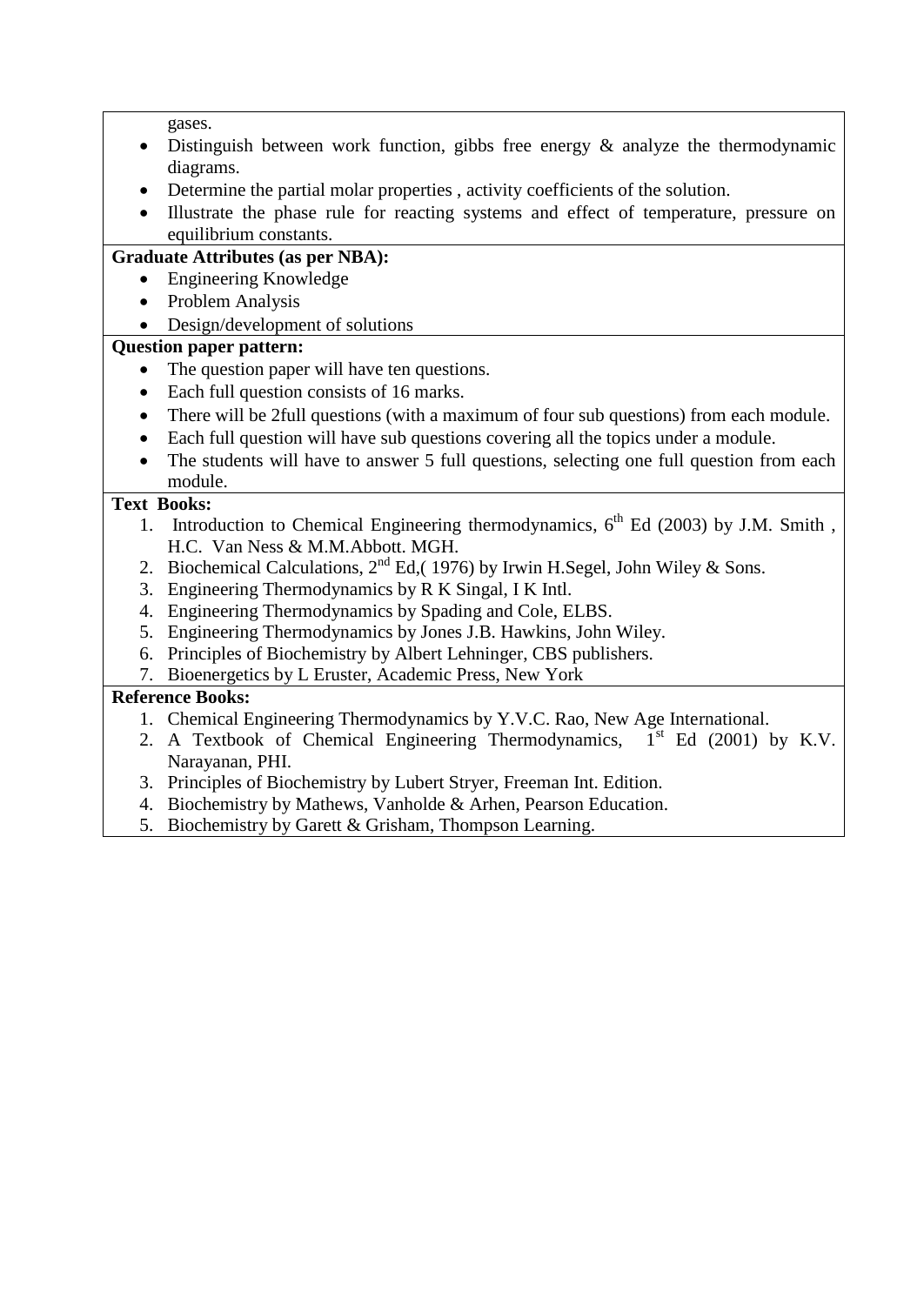| <b>MOLECULAR BIOLOGY</b><br>[As per Choice Based Credit System (CBCS) scheme]<br>SEMESTER-IV                                                                                                                                                                                                                                                                                                                                                                                           |                                                        |                                                                                                                                                                               |                                 |                                                                                    |
|----------------------------------------------------------------------------------------------------------------------------------------------------------------------------------------------------------------------------------------------------------------------------------------------------------------------------------------------------------------------------------------------------------------------------------------------------------------------------------------|--------------------------------------------------------|-------------------------------------------------------------------------------------------------------------------------------------------------------------------------------|---------------------------------|------------------------------------------------------------------------------------|
| Subject Code                                                                                                                                                                                                                                                                                                                                                                                                                                                                           | 15BT43                                                 | <b>IA Marks</b>                                                                                                                                                               | 20                              |                                                                                    |
| Number of<br>Lecture<br>Hours/Week                                                                                                                                                                                                                                                                                                                                                                                                                                                     | 04                                                     | <b>Exam Marks</b>                                                                                                                                                             | 80                              |                                                                                    |
| <b>Total Number of</b><br><b>Lecture Hours</b>                                                                                                                                                                                                                                                                                                                                                                                                                                         | 50                                                     | <b>Exam Hours</b>                                                                                                                                                             | 03                              |                                                                                    |
|                                                                                                                                                                                                                                                                                                                                                                                                                                                                                        |                                                        | <b>CREDITS - 04</b>                                                                                                                                                           |                                 |                                                                                    |
|                                                                                                                                                                                                                                                                                                                                                                                                                                                                                        | Course objectives: This course will enable students to | DNA, Transcription of a gene and Translation of mRNA.<br>Gene expression in a prokaryotic and eukaryotic cell.<br>The importance of genetic recombination, damage and repair. |                                 | The underlying concepts of Central Dogma and learn the mechanism of replication of |
|                                                                                                                                                                                                                                                                                                                                                                                                                                                                                        | <b>Modules</b>                                         |                                                                                                                                                                               | <b>Teaching</b><br><b>Hours</b> | <b>Revised Bloom's</b><br><b>Taxonomy (RBT)</b><br><b>Level</b>                    |
| $MODULE-1$                                                                                                                                                                                                                                                                                                                                                                                                                                                                             |                                                        |                                                                                                                                                                               |                                 |                                                                                    |
| $\boldsymbol{\alpha}$<br><b>REPLICATION</b><br><b>INTRODUCTION</b><br><b>OF</b><br><b>DNA</b><br>Chromosomal theory of heredity, genes and their location.<br>Genetic code, Information flow in biological systems:<br>central dogma, updated central dogma. Structures and<br>forms of nucleic acids - DNA and RNA. Replication of<br>DNA, structure and function of DNA polymerases, models<br>of replications in prokaryotes, mechanism of DNA<br>replication and enzymes involved. |                                                        |                                                                                                                                                                               | 10 Hours                        | L1, L2, L3                                                                         |
| $MODULE-2$                                                                                                                                                                                                                                                                                                                                                                                                                                                                             |                                                        |                                                                                                                                                                               |                                 |                                                                                    |
| <b>TRANSCRIPTION:</b> Structure and function of RNA<br>polymerases (prokaryotes & eukaryotes), mechanism of<br>transcription in prokaryotes and eukaryotes, transcription<br>factors, post-transcriptional processing (RNA editing,<br>siRNA, splicing, poly A tail and 5' capping), transcription<br>inhibitors.                                                                                                                                                                      |                                                        |                                                                                                                                                                               | 10 Hours                        | L1, L2, L4                                                                         |
| $MODULE-3$                                                                                                                                                                                                                                                                                                                                                                                                                                                                             |                                                        |                                                                                                                                                                               |                                 |                                                                                    |
| <b>TRANSLATION</b><br>Mechanism of translation, activation of amino acid<br>initiation, elongation and termination of protein synthesis.<br>Post translational modification and protein targeting,<br>protein splicing. Differences between prokaryotic and<br>eukaryotic protein synthesis, inhibitors of translation.                                                                                                                                                                |                                                        |                                                                                                                                                                               | 10 Hours                        | L1, L2, L3                                                                         |
| $MODULE-4$                                                                                                                                                                                                                                                                                                                                                                                                                                                                             |                                                        |                                                                                                                                                                               |                                 |                                                                                    |
| <b>GENE EXPRESSION IN PROKARYOTES &amp;</b><br><b>EUKARYOTES</b>                                                                                                                                                                                                                                                                                                                                                                                                                       |                                                        | Regulation of gene expression in prokaryotes: Operon                                                                                                                          | 10 Hours                        | L1, L2, L3, L4                                                                     |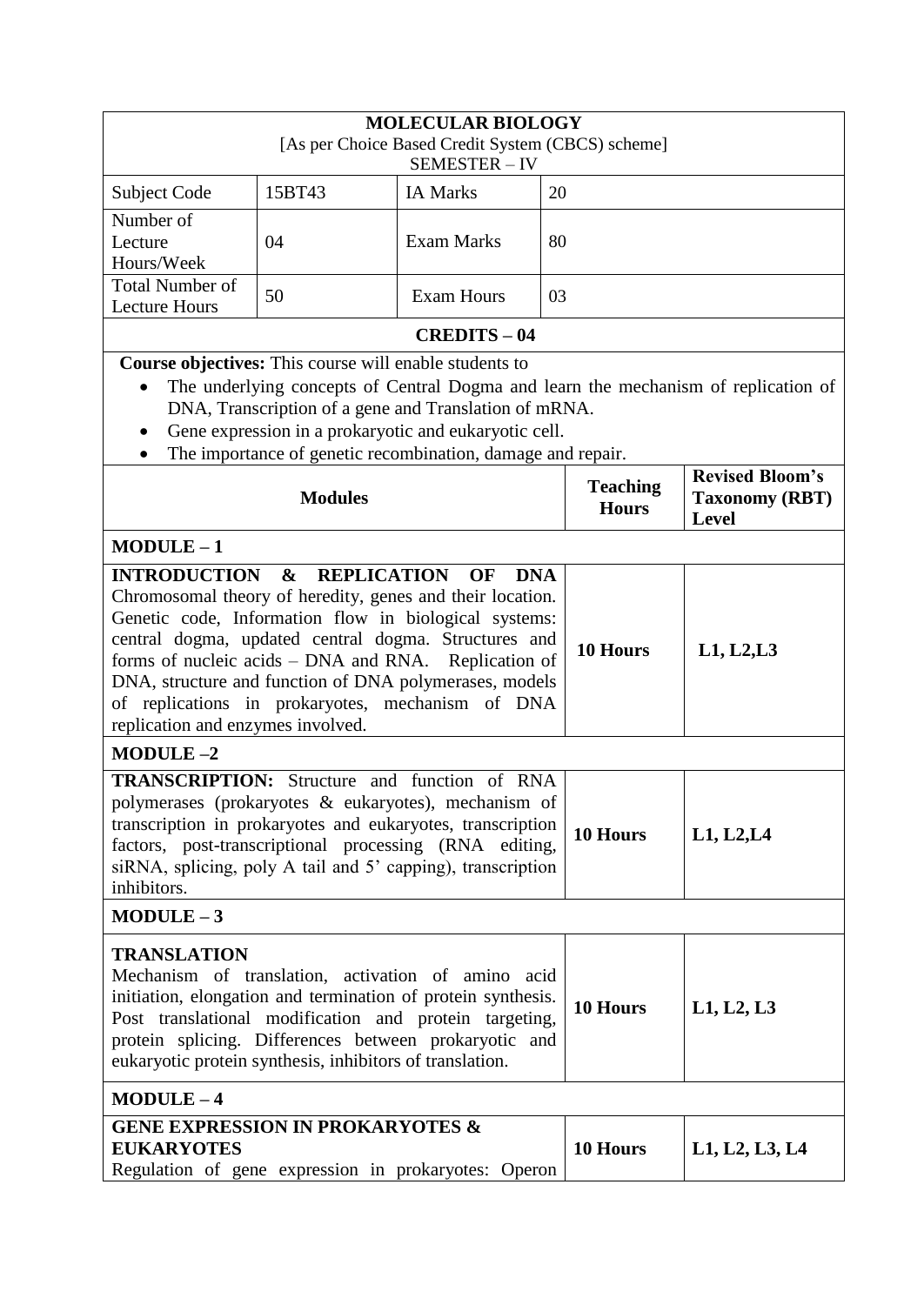|           | model, gal, lac, trp Operons; positive versus negative                                                                                             |          |        |  |  |
|-----------|----------------------------------------------------------------------------------------------------------------------------------------------------|----------|--------|--|--|
|           | regulation. Regulation of eukaryotic gene expression,                                                                                              |          |        |  |  |
|           | transcriptional control, homeobox in the control of                                                                                                |          |        |  |  |
|           | developments in insects and vertebrates.                                                                                                           |          |        |  |  |
|           | $MODULE-5$                                                                                                                                         |          |        |  |  |
|           | GENETIC RECOMBINATION, MUTATION<br>$\boldsymbol{\&}$<br><b>GENE MAPPING</b>                                                                        |          |        |  |  |
|           | Genetic recombination in bacteria and viruses, site specific                                                                                       |          |        |  |  |
|           | recombination,<br>transposons and insertion<br>sequences;                                                                                          | 10 Hours | L2, L3 |  |  |
|           | Retroviruses.<br>DNA damage & Repair, Mutation, Role                                                                                               |          |        |  |  |
|           | of recombination and transposition in evolution; gene                                                                                              |          |        |  |  |
|           | mapping techniques.                                                                                                                                |          |        |  |  |
|           | <b>Course outcomes:</b>                                                                                                                            |          |        |  |  |
|           | After studying this course, students will be able to:                                                                                              |          |        |  |  |
| $\bullet$ | Explain replication, transcription and translation processes with underlying differences in                                                        |          |        |  |  |
|           | prokaryotic and eukaryotic systems.                                                                                                                |          |        |  |  |
|           | Elaborate importance of genetic recombination with special reference to bacterial system.                                                          |          |        |  |  |
|           | Outline DNA damage and repair mechanisms                                                                                                           |          |        |  |  |
|           | <b>Graduate Attributes (as per NBA):</b>                                                                                                           |          |        |  |  |
| $\bullet$ | Modern tool usage.                                                                                                                                 |          |        |  |  |
| $\bullet$ | Lifelong learning.                                                                                                                                 |          |        |  |  |
| $\bullet$ | Problem analysis                                                                                                                                   |          |        |  |  |
|           | <b>Question paper pattern:</b>                                                                                                                     |          |        |  |  |
|           | The question paper will have ten questions.                                                                                                        |          |        |  |  |
| $\bullet$ | Each full question consists of 16 marks.                                                                                                           |          |        |  |  |
| $\bullet$ | There will be 2full questions (with a maximum of four sub questions) from each module.                                                             |          |        |  |  |
| $\bullet$ | Each full question will have sub questions covering all the topics under a module.                                                                 |          |        |  |  |
|           | The students will have to answer 5 full questions, selecting one full question from each                                                           |          |        |  |  |
|           | module.                                                                                                                                            |          |        |  |  |
|           | <b>Text Books:</b>                                                                                                                                 |          |        |  |  |
|           | 1. Essentials of Molecular Biology by David Freifelder, Narosa Pub. House.                                                                         |          |        |  |  |
| 2.        | Molecular Biology of the Cell by Alberts et al., Garland Publishing.                                                                               |          |        |  |  |
| 3.        | Principles of Gene manipulation and Genomics by Primrose, Oxford University Press.                                                                 |          |        |  |  |
| 4.        | Molecular Biology of the Gene by James D Watson et al., Pearson Education.                                                                         |          |        |  |  |
|           | <b>Reference Books:</b>                                                                                                                            |          |        |  |  |
|           | Statistical methods in Bioinformatics by Warren J. Ewens, Gregory R. Grant, Springer<br>$2nd$ edition, 2006.                                       |          |        |  |  |
|           | 2. An Introduction to Biostatistics by P. S. S. Sundar Rao and J. Richard, Prentice Hall of<br>India, publications, 4 <sup>th</sup> edition, 2006. |          |        |  |  |
|           | 3. Biostatistics: A foundation for Analysis in the Health sciences by Wayne W. Daniel,<br>John $7th$ edition, 2000.                                |          |        |  |  |
|           | 4. A Textbook of Molecular Biology by S.M Gopinath, Archers & Elevators International<br>Publishing House India. 1 <sup>st</sup> Edition. 2014.    |          |        |  |  |
| 5.        | Fundamentals of Biostatistics by Veer BalaRastogi, Ane Books India.                                                                                |          |        |  |  |
|           |                                                                                                                                                    |          |        |  |  |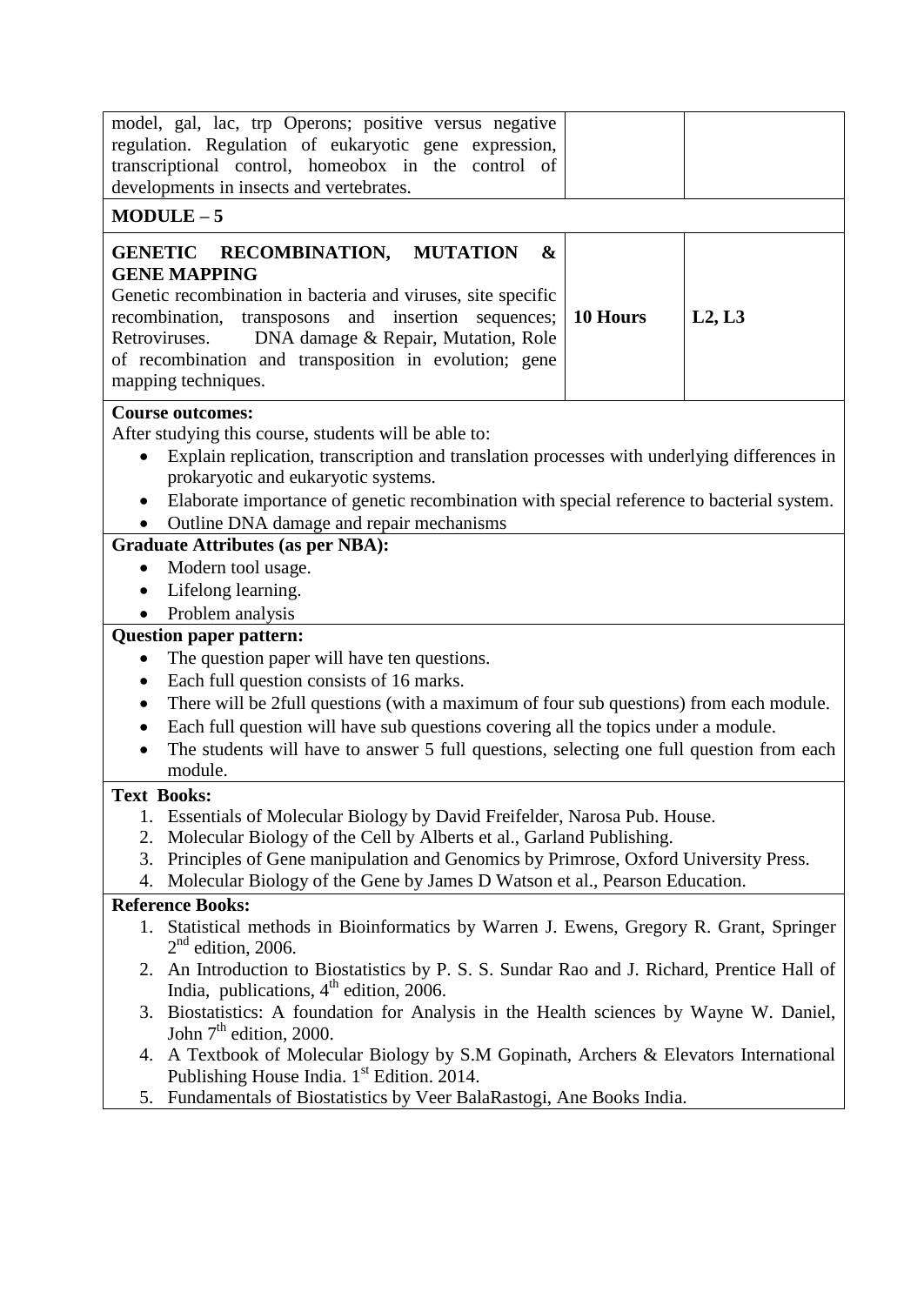|                                                                                                                                                                                                                                                                                                                                                                                                                                                                           |                                                                          | <b>BIOPROCESS PRINCIPLES &amp; CALCULATIONS</b><br>[As per Choice Based Credit System (CBCS) scheme]<br>SEMESTER-IV                                                                                                                                                                      |                                 |                                              |
|---------------------------------------------------------------------------------------------------------------------------------------------------------------------------------------------------------------------------------------------------------------------------------------------------------------------------------------------------------------------------------------------------------------------------------------------------------------------------|--------------------------------------------------------------------------|------------------------------------------------------------------------------------------------------------------------------------------------------------------------------------------------------------------------------------------------------------------------------------------|---------------------------------|----------------------------------------------|
| Subject Code                                                                                                                                                                                                                                                                                                                                                                                                                                                              | 15BT44                                                                   | <b>IA Marks</b>                                                                                                                                                                                                                                                                          | 20                              |                                              |
| Number of Lecture<br>Hours/Week                                                                                                                                                                                                                                                                                                                                                                                                                                           | 04                                                                       | <b>Exam Marks</b>                                                                                                                                                                                                                                                                        | 80                              |                                              |
| <b>Total Number of</b><br><b>Lecture Hours</b>                                                                                                                                                                                                                                                                                                                                                                                                                            | 50                                                                       | <b>Exam Hours</b>                                                                                                                                                                                                                                                                        | 03                              |                                              |
|                                                                                                                                                                                                                                                                                                                                                                                                                                                                           |                                                                          | <b>CREDITS-04</b>                                                                                                                                                                                                                                                                        |                                 |                                              |
|                                                                                                                                                                                                                                                                                                                                                                                                                                                                           | Course objectives: This course will enable students to<br><b>Modules</b> | • Learn fundamentals of chemical calculations and material and energy balance.<br>Discuss the material balance aspects involving chemical reactions and without chemical reactions.<br>• Highlight the energy balance and material balance for the development of bioprocess technology. | <b>Teaching</b><br><b>Hours</b> | <b>Revised</b><br>Bloom's<br><b>Taxonomy</b> |
|                                                                                                                                                                                                                                                                                                                                                                                                                                                                           |                                                                          |                                                                                                                                                                                                                                                                                          |                                 | (RBT) Level                                  |
| $MODULE-1$<br>BASIC CHEMICAL CALCULATIONS AND MATERIAL<br><b>BALANCE</b><br>in Solids, liquids and gases. Expressing composition of mixtures<br>and solutions - Percentage by weight percentage, mole<br>percentage and Volume percentage; Normality, Morality,<br>absorption, extraction, crystallization, mixing, drying &<br>evaporation<br>$MODULE-2$                                                                                                                 |                                                                          | Concept of atom and mole, expressing composition of mixtures<br>Molality. Generalized material balance equations for distillation,                                                                                                                                                       | 10 Hours                        | L1, L2, L3                                   |
| <b>MATERIAL BALANCE WITHOUT CHEMICAL</b><br><b>REACTIONS AND FUELS</b><br>Material balances calculation in Distillation, Absorption,<br>Extraction, Crystallization, Drying, Mixing and Evaporation<br>Operations, Fuels - types of fuels, (solid, liquid and gaseous<br>fuel), relevance to biofuels, characteristics of fuels, Ultimate and<br>proximate analyses of fuels.                                                                                             |                                                                          |                                                                                                                                                                                                                                                                                          | 10 Hours                        | L1, L2, L3                                   |
| $MODULE-3$                                                                                                                                                                                                                                                                                                                                                                                                                                                                |                                                                          |                                                                                                                                                                                                                                                                                          |                                 |                                              |
| <b>MATERIAL BALANCE INVOLVING CHEMICAL</b><br><b>REACTIONS</b><br>Material balances calculation involving bypass, recycle and<br>operations. Generalized material balance equations, Principles of<br>stoichiometry, Definitions of limiting and excess reactants,<br>fractions and percentage conversion, yield and percentage yield,<br>Selectivity, unit process - neutralization, oxidation, nitration,<br>hydrolysis, and problems relating to these unit processes. |                                                                          |                                                                                                                                                                                                                                                                                          | 10 Hours                        | L1, L2, L3, L4                               |
| $MODULE-4$                                                                                                                                                                                                                                                                                                                                                                                                                                                                |                                                                          |                                                                                                                                                                                                                                                                                          |                                 |                                              |
| <b>ENERGY BALANCE</b><br>General energy balance equation for steady state. Heat capacity,<br>estimation of heat capacity for solids, liquids, gases and their<br>mixtures. Enthalpy, Standard Heat of formation, standard heat of                                                                                                                                                                                                                                         |                                                                          |                                                                                                                                                                                                                                                                                          | 10 Hours                        | L1, L2, L3, L4                               |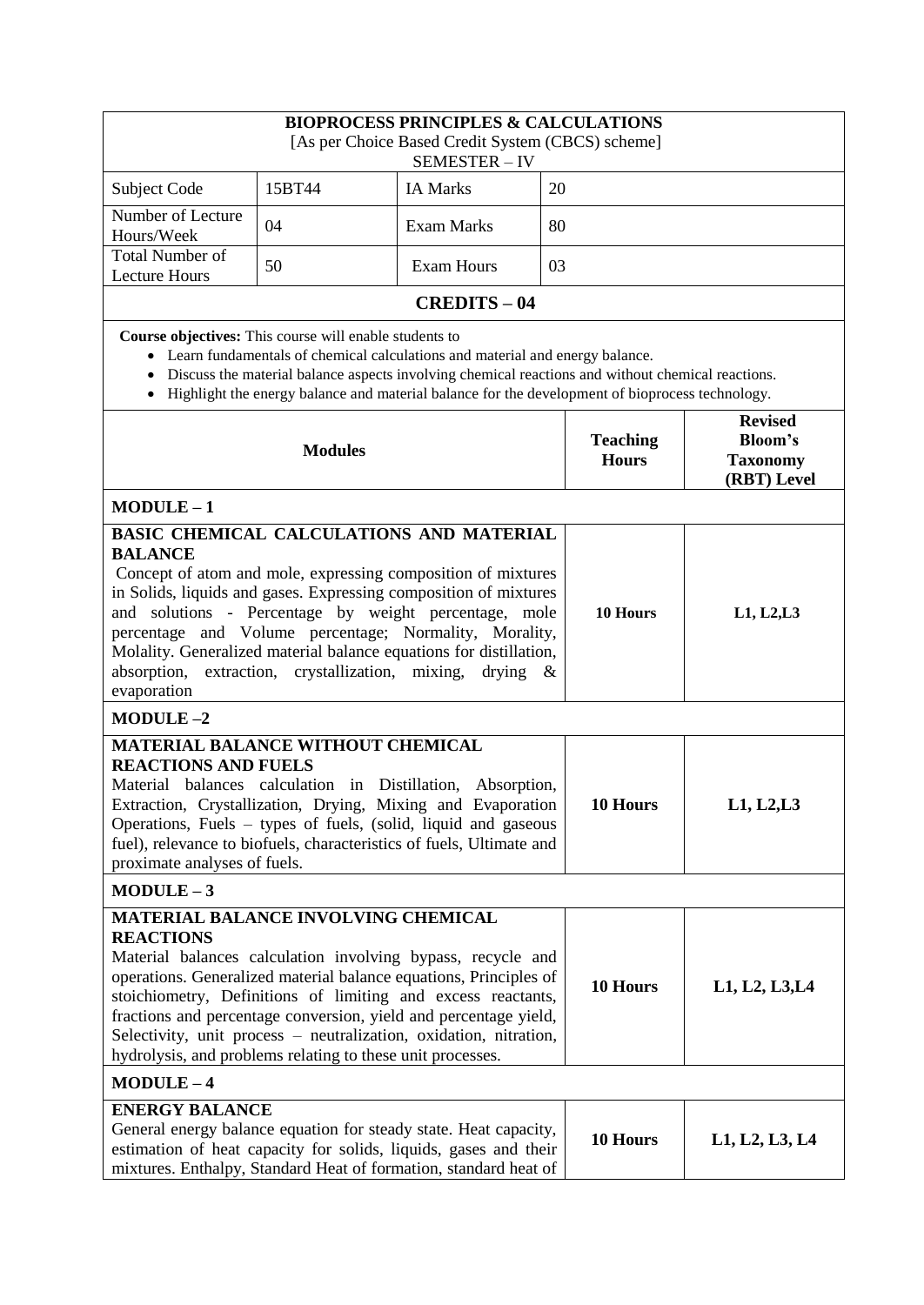| reaction, Standard heat of combustion and calorific value,                                                                                                                                                                                                                                                                         |          |            |  |  |
|------------------------------------------------------------------------------------------------------------------------------------------------------------------------------------------------------------------------------------------------------------------------------------------------------------------------------------|----------|------------|--|--|
| Calculation of heat of reaction at elevated temperature.                                                                                                                                                                                                                                                                           |          |            |  |  |
| $MODULE-5$                                                                                                                                                                                                                                                                                                                         |          |            |  |  |
| <b>BIOPROCESS PRINCIPLES &amp; STOICHIOMETRY OF</b>                                                                                                                                                                                                                                                                                |          |            |  |  |
| <b>BIOPROCES</b>                                                                                                                                                                                                                                                                                                                   |          |            |  |  |
| Historical development of bioprocess technology; Bioprocess                                                                                                                                                                                                                                                                        |          |            |  |  |
| principles and operations, generalized process flow sheets.                                                                                                                                                                                                                                                                        |          |            |  |  |
| General material balance equation for steady state (for<br>manufacture of penicillin and ethanol) - outline of a bioprocess                                                                                                                                                                                                        | 10 Hours | L2, L3, L5 |  |  |
| and the various (upstream and downstream) unit operations                                                                                                                                                                                                                                                                          |          |            |  |  |
| involved in bioprocesses. Stoichiometry of microbial growth and                                                                                                                                                                                                                                                                    |          |            |  |  |
| product formation.                                                                                                                                                                                                                                                                                                                 |          |            |  |  |
| <b>Course outcomes:</b>                                                                                                                                                                                                                                                                                                            |          |            |  |  |
| After studying this course, students will be able to:                                                                                                                                                                                                                                                                              |          |            |  |  |
| Discuss the significance of material and energy balance for bioprocess technology.                                                                                                                                                                                                                                                 |          |            |  |  |
| Solve problems related to material and energy balance to give solutions for bioprocess<br>$\bullet$                                                                                                                                                                                                                                |          |            |  |  |
| development.                                                                                                                                                                                                                                                                                                                       |          |            |  |  |
| Develop the flow-sheet for general processes operating in bioprocess industry.<br>$\bullet$                                                                                                                                                                                                                                        |          |            |  |  |
| Appreciate the stoichiometry of microbial growth and product formation involved in bioprocess<br>$\bullet$                                                                                                                                                                                                                         |          |            |  |  |
| technology                                                                                                                                                                                                                                                                                                                         |          |            |  |  |
| <b>Graduate Attributes (as per NBA):</b>                                                                                                                                                                                                                                                                                           |          |            |  |  |
| Problem analysis<br>$\bullet$<br>Design / development of solutions.<br>$\bullet$                                                                                                                                                                                                                                                   |          |            |  |  |
| Computational knowledge.<br>$\bullet$                                                                                                                                                                                                                                                                                              |          |            |  |  |
| <b>Question paper pattern:</b>                                                                                                                                                                                                                                                                                                     |          |            |  |  |
| The question paper will have ten questions.<br>$\bullet$                                                                                                                                                                                                                                                                           |          |            |  |  |
| Each full question consists of 16 marks.<br>$\bullet$                                                                                                                                                                                                                                                                              |          |            |  |  |
| There will be 2full questions (with a maximum of four sub questions) from each module.<br>$\bullet$                                                                                                                                                                                                                                |          |            |  |  |
| Each full question will have sub questions covering all the topics under a module.<br>$\bullet$                                                                                                                                                                                                                                    |          |            |  |  |
| The students will have to answer 5 full questions, selecting one full question from each module.<br>$\bullet$                                                                                                                                                                                                                      |          |            |  |  |
| <b>Text Books:</b>                                                                                                                                                                                                                                                                                                                 |          |            |  |  |
| Principles of Biochemistry by David L. Nelson (Editors), W.H. freeman and company.<br>1.                                                                                                                                                                                                                                           |          |            |  |  |
| Bioprocess Engineering Principles by Pauline Doran, Academic Press.<br>2.                                                                                                                                                                                                                                                          |          |            |  |  |
| Biochemical Engg. Fundamentals by J E Bailey & D. F. Ollis, McGraw Hill.<br>3.                                                                                                                                                                                                                                                     |          |            |  |  |
| Biochemical Calculations by I.H.Segel, John Wiley & Sons.<br>4.                                                                                                                                                                                                                                                                    |          |            |  |  |
| <b>Reference Books:</b>                                                                                                                                                                                                                                                                                                            |          |            |  |  |
| 1. Basic Principles and Calculations in Chemical Engineering by David Himmelblau, PHI                                                                                                                                                                                                                                              |          |            |  |  |
| $\mathbf{r}$ $\mathbf{r}$ $\mathbf{r}$ $\mathbf{r}$ $\mathbf{r}$ $\mathbf{r}$ $\mathbf{r}$ $\mathbf{r}$ $\mathbf{r}$ $\mathbf{r}$ $\mathbf{r}$ $\mathbf{r}$ $\mathbf{r}$ $\mathbf{r}$ $\mathbf{r}$ $\mathbf{r}$ $\mathbf{r}$ $\mathbf{r}$ $\mathbf{r}$ $\mathbf{r}$ $\mathbf{r}$ $\mathbf{r}$ $\mathbf{r}$ $\mathbf{r}$ $\mathbf{$ |          |            |  |  |

- 2. Bioprocess Engineering by Shule and Kargi, Prentice Hall.
- 3. Chemical Process Calculations by R. Asokan, University Press, 2011.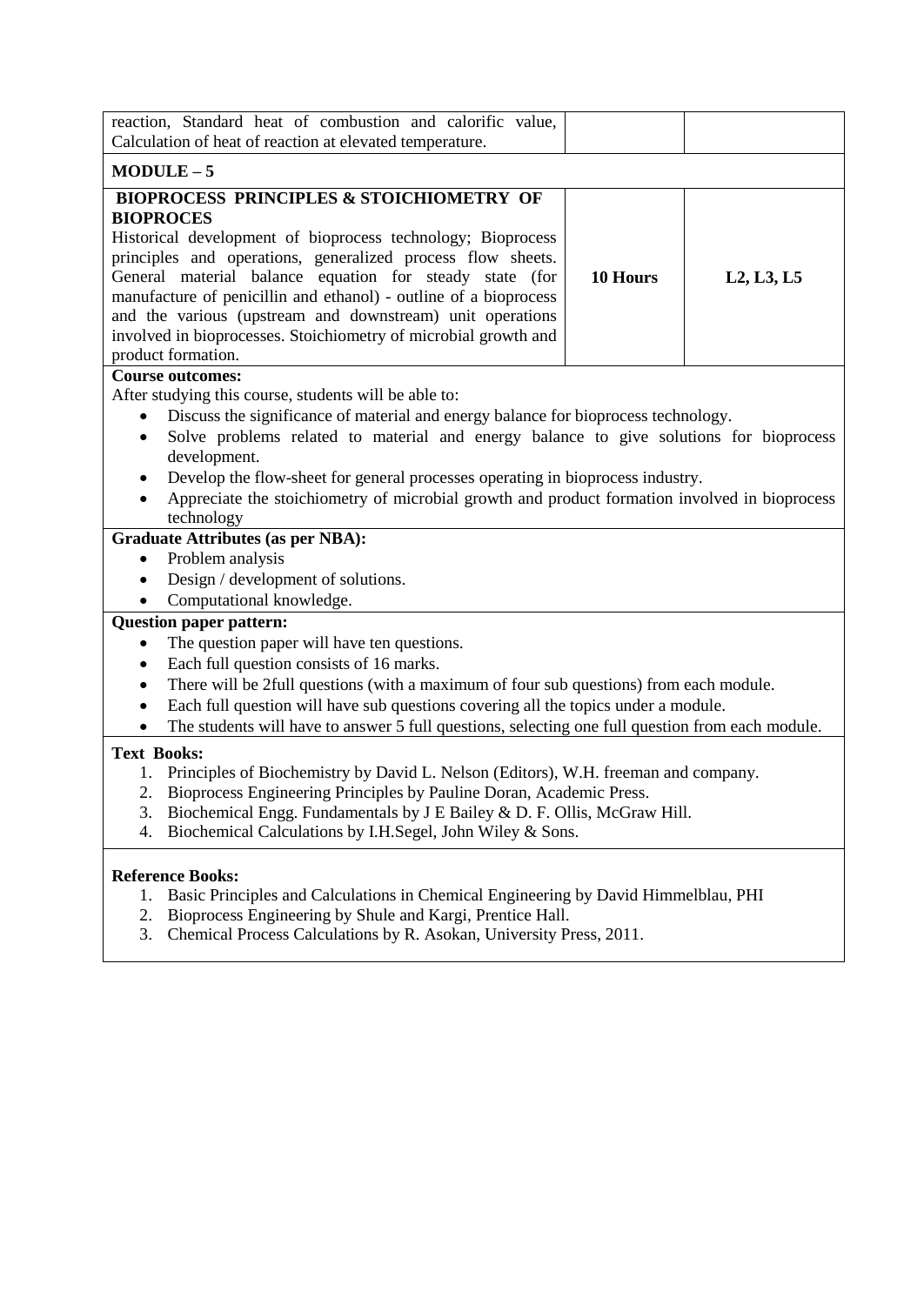| <b>STRUCTURAL BIOLOGY</b><br>[As per Choice Based Credit System (CBCS) scheme]                                                                                                                                                                                                                                                                                                                                                                                                                                                                                                                                                                                                                                                                                                                                                                                                                                                                                                                                                                                                                                                     |                                                                 |                                                      |    |                                 |                                                                    |
|------------------------------------------------------------------------------------------------------------------------------------------------------------------------------------------------------------------------------------------------------------------------------------------------------------------------------------------------------------------------------------------------------------------------------------------------------------------------------------------------------------------------------------------------------------------------------------------------------------------------------------------------------------------------------------------------------------------------------------------------------------------------------------------------------------------------------------------------------------------------------------------------------------------------------------------------------------------------------------------------------------------------------------------------------------------------------------------------------------------------------------|-----------------------------------------------------------------|------------------------------------------------------|----|---------------------------------|--------------------------------------------------------------------|
|                                                                                                                                                                                                                                                                                                                                                                                                                                                                                                                                                                                                                                                                                                                                                                                                                                                                                                                                                                                                                                                                                                                                    | 15BT45                                                          | SEMESTER-IV<br><b>IA Marks</b>                       | 20 |                                 |                                                                    |
| Subject Code<br>Number of Lecture                                                                                                                                                                                                                                                                                                                                                                                                                                                                                                                                                                                                                                                                                                                                                                                                                                                                                                                                                                                                                                                                                                  |                                                                 |                                                      |    |                                 |                                                                    |
| Hours/Week                                                                                                                                                                                                                                                                                                                                                                                                                                                                                                                                                                                                                                                                                                                                                                                                                                                                                                                                                                                                                                                                                                                         | 04                                                              | <b>Exam Marks</b>                                    | 80 |                                 |                                                                    |
| <b>Total Number of</b><br><b>Lecture Hours</b>                                                                                                                                                                                                                                                                                                                                                                                                                                                                                                                                                                                                                                                                                                                                                                                                                                                                                                                                                                                                                                                                                     | 50                                                              | <b>Exam Hours</b>                                    | 03 |                                 |                                                                    |
|                                                                                                                                                                                                                                                                                                                                                                                                                                                                                                                                                                                                                                                                                                                                                                                                                                                                                                                                                                                                                                                                                                                                    |                                                                 | <b>CREDITS-04</b>                                    |    |                                 |                                                                    |
| <b>Course objectives:</b> This course will enable students to<br>Appreciate the importance of structure, scope and function of macromolecules.<br>Understand the structure organization, work and function of macromolecules at<br>$\bullet$<br>molecular level.<br>Know the various qualitative and quantitative physical methods available for structure<br>elucidation.<br>Learn the various interactions involved in macromolecular structure and their roles                                                                                                                                                                                                                                                                                                                                                                                                                                                                                                                                                                                                                                                                  |                                                                 |                                                      |    |                                 |                                                                    |
| <b>Modules</b>                                                                                                                                                                                                                                                                                                                                                                                                                                                                                                                                                                                                                                                                                                                                                                                                                                                                                                                                                                                                                                                                                                                     | towards stability and function                                  |                                                      |    | <b>Teaching</b><br><b>Hours</b> | <b>Revised</b><br><b>Bloom's</b><br><b>Taxonomy</b><br>(RBT) Level |
| $MODULE-1$                                                                                                                                                                                                                                                                                                                                                                                                                                                                                                                                                                                                                                                                                                                                                                                                                                                                                                                                                                                                                                                                                                                         |                                                                 |                                                      |    |                                 |                                                                    |
| <b>INTRODUCTION &amp; PROTEIN STRUCTURE</b><br>Levels of molecular organization, Brief discussions on:<br>Amino acids, Nucleic acids, Adenylates, Carbohydrates,<br>Cofactors,<br>Lipids,<br>Composition<br>Conformational analysis and forces that determine protein<br>structures,<br>Ramachandran or steric contour diagram, allowed chi<br>angles of side chains in proteins, hydrogen bonding,<br>disulphide bonds, hydrophobic interactions, vanderwaals<br>forces, potential energy calculations, alpha helices, beta<br>sheets, helix to coil transition, general features and<br>thermodynamic aspects of protein folding, folding kinetics,<br>protein-ligand interactions, Scatchard plot, cooperative<br>interactions, allosteric effects, Hill constant; Relationship<br>between the primary, secondary, and tertiary structure of<br>proteins. Structure of IgG, fibrous proteins (structure of<br>collagen, keratin). Quaternary structures - dimers, homo &<br>hetero dimers, trimers, tetramers; Protein folds, structural<br>families and classes, multifunctional domains (qualitative<br>examples)<br>MODULE-2 | Vitamins,<br>and primary structures<br>geometries, phi,<br>psi, | Hormones.<br>and<br>of proteins,<br>omega<br>angles, |    | 10 Hours                        | L1, L2                                                             |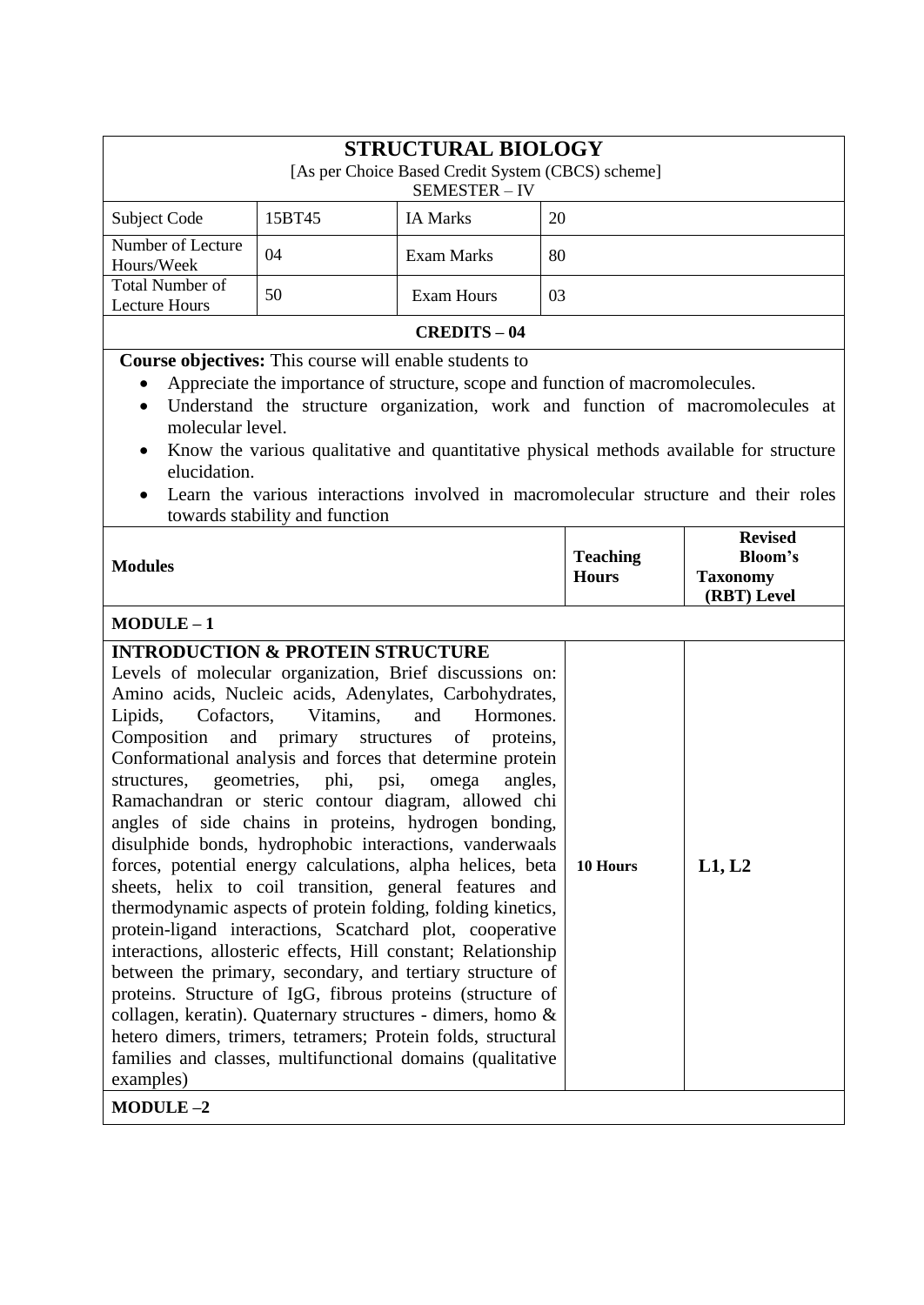| <b>STRUCTURE</b><br><b>NUCLEIC</b><br><b>OF</b><br><b>ACIDS</b><br><b>AND</b>                                                                                                                                                                                                                                                                                                                                                                                                                                                                                                                                                                                                                                             |          |                                                                   |  |  |
|---------------------------------------------------------------------------------------------------------------------------------------------------------------------------------------------------------------------------------------------------------------------------------------------------------------------------------------------------------------------------------------------------------------------------------------------------------------------------------------------------------------------------------------------------------------------------------------------------------------------------------------------------------------------------------------------------------------------------|----------|-------------------------------------------------------------------|--|--|
| <b>BIOMEMBRANES</b><br>General characteristics of nucleic acid structures (A, T, G,<br>C, U), forces and stabilizing geometries, glycosidic bond,<br>rotational isomers. Stabilizing ordered forms of DNA (A, B<br>and Z), base pairing types, base stacking, tertiary structure<br>of DNA (Supercoiled DNA), Melting of the DNA double<br>helix (Hyperchromicity), Interaction with small ions and<br>small molecules. Ribose puckering and Tertiary structure<br>of tRNA. Structure and conformational properties of cell<br>membranes, Singer and Nicholson model, integral proteins<br>in membranes, conformational variations during ion<br>transport, Signal transduction and molecular reception<br>(qualitative). | 10 Hours | L1, L2                                                            |  |  |
| $MODULE-3$                                                                                                                                                                                                                                                                                                                                                                                                                                                                                                                                                                                                                                                                                                                |          |                                                                   |  |  |
| <b>BIOPHYSICAL TECHNIQUES</b><br>Rayleigh scattering, ultra-centrifugation, viscometry.<br>Electron microscopy (SEM-TEM, AFM), luminescence<br>(fluorescence & phosphorescence), Calorimetry, DSC,<br>Mass spectrometry, LCMS, MALDI-TOF, Voltage Clamp<br>and Patch Clamp (measurements of membrane potentials).                                                                                                                                                                                                                                                                                                                                                                                                         | 10 Hours | L1, L2, L3, L4                                                    |  |  |
| $MODULE-4$                                                                                                                                                                                                                                                                                                                                                                                                                                                                                                                                                                                                                                                                                                                |          |                                                                   |  |  |
| <b>SPECTROSCOPIC TECHNIQUES</b><br>X-ray diffraction: structure determination via single crystal<br>diffraction, fibre diffraction; Neutron diffraction. XAFS.<br>NMR spectroscopy (structure determination). ORD/CD,<br>UV, IR, Laser Raman, ESR/EPR.                                                                                                                                                                                                                                                                                                                                                                                                                                                                    | 10 Hours | L1, L2, L3, L4                                                    |  |  |
| $MODULE-5$                                                                                                                                                                                                                                                                                                                                                                                                                                                                                                                                                                                                                                                                                                                |          |                                                                   |  |  |
| <b>INTERACTIONS</b><br><b>BIOMOLECULAR</b><br>&<br><b>MOLECULAR DYNAMICS</b><br>Association of macromolecules, molecular conjugates,<br>supramolecular interactions, protein-protein interactions,<br>protein-nucleic acid interactions, lipid/membrane-protein<br>interactions.<br>Molecular<br>mechanics<br>and<br>dynamics<br>(Newtonian and Monte Carlo simulations), theoretical<br>principles and its importance towards insilico simulations,<br>results of molecular dynamics calculations and their<br>implications to biological function.                                                                                                                                                                      | 10 Hours | L <sub>2</sub> , L <sub>3</sub> , L <sub>4</sub> , L <sub>5</sub> |  |  |
| <b>Course outcomes:</b><br>After studying this course, students will be able to:<br>Present the foundational principles of macromolecular structure and function.<br>Apply diverse techniques that enable the elucidation of molecular structure, their<br>organization, stability, associations and functionalities                                                                                                                                                                                                                                                                                                                                                                                                      |          |                                                                   |  |  |
| <b>Graduate Attributes (as per NBA):</b><br>Problem Analysis.<br>$\bullet$<br>Design / development of solutions.<br>Lifelong learning<br>$\bullet$                                                                                                                                                                                                                                                                                                                                                                                                                                                                                                                                                                        |          |                                                                   |  |  |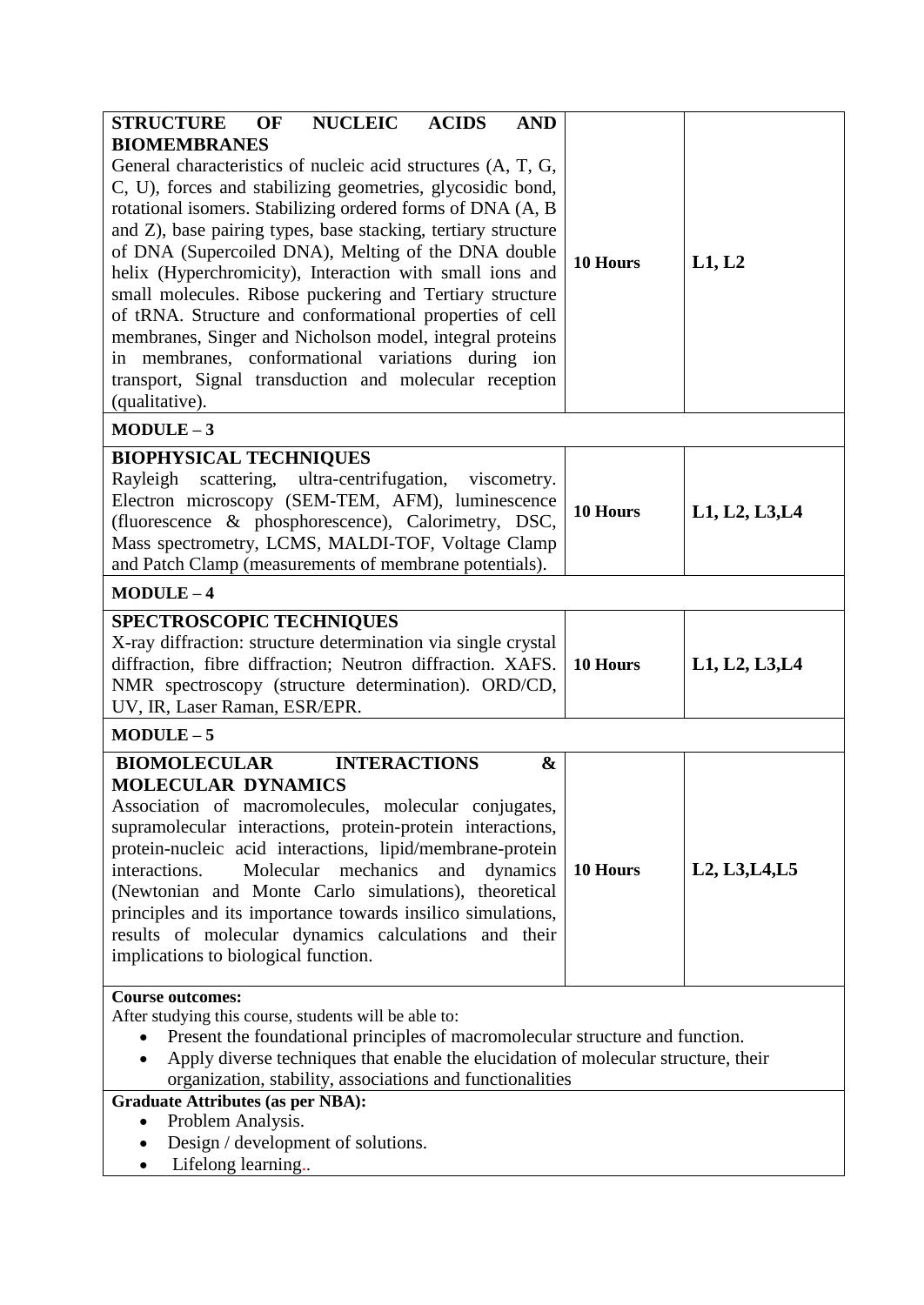#### **Question paper pattern:**

- The question paper will have ten questions.
- Each full question consists of 16 marks.
- There will be 2full questions (with a maximum of four sub questions) from each module.
- Each full question will have sub questions covering all the topics under a module.
- The students will have to answer 5 full questions, selecting one full question from each module.

### **Text Books:**

- 1. Biophysical Chemistry by Cantor R. and Schimmel P.R, W. H. Freeman.
- 2. Physical Biochemistry by David Freifelder, W H Freeman and Company.
- 3. Biophysical Principles of Structure & Function by Fred M. Snell & Sidney Shulman.
- 4. Introduction to Protein Structure by Carl Branden and John Tooze, Garland Publishing.
- 5. Proteins Structure A Practical Approach by Creighton, Oxford University Press.
- 6. Physical Chemistry: Principles and Applications in Biological Sciences by Tinoco and others, Prentice Hall.

- 1. Biophysics An Introduction by Cotterill, Wiley Student Edition.
- 2. Foundations of Biophysics by A.L. Stanford, Academic Press.
- 3. Principles of protein structure by G Schulz and R H Schrimer, Springer Verlag.
- 4. Principles of nucleic acid structure by Sanger, Springer Verlag.
- 5. Introduction to Protein Science by Arthur M Lesk, Oxford University Press.
- 6. Biological Spectroscopy by J. D. Campbell and R. A.Dwek, Plenum Press.
- 7. A Textbook of Biochemistry and Biophysics by S.M Gopinath, Archers & Elevators International Publishing House, India.  $1<sup>st</sup>$  Edition, 2014.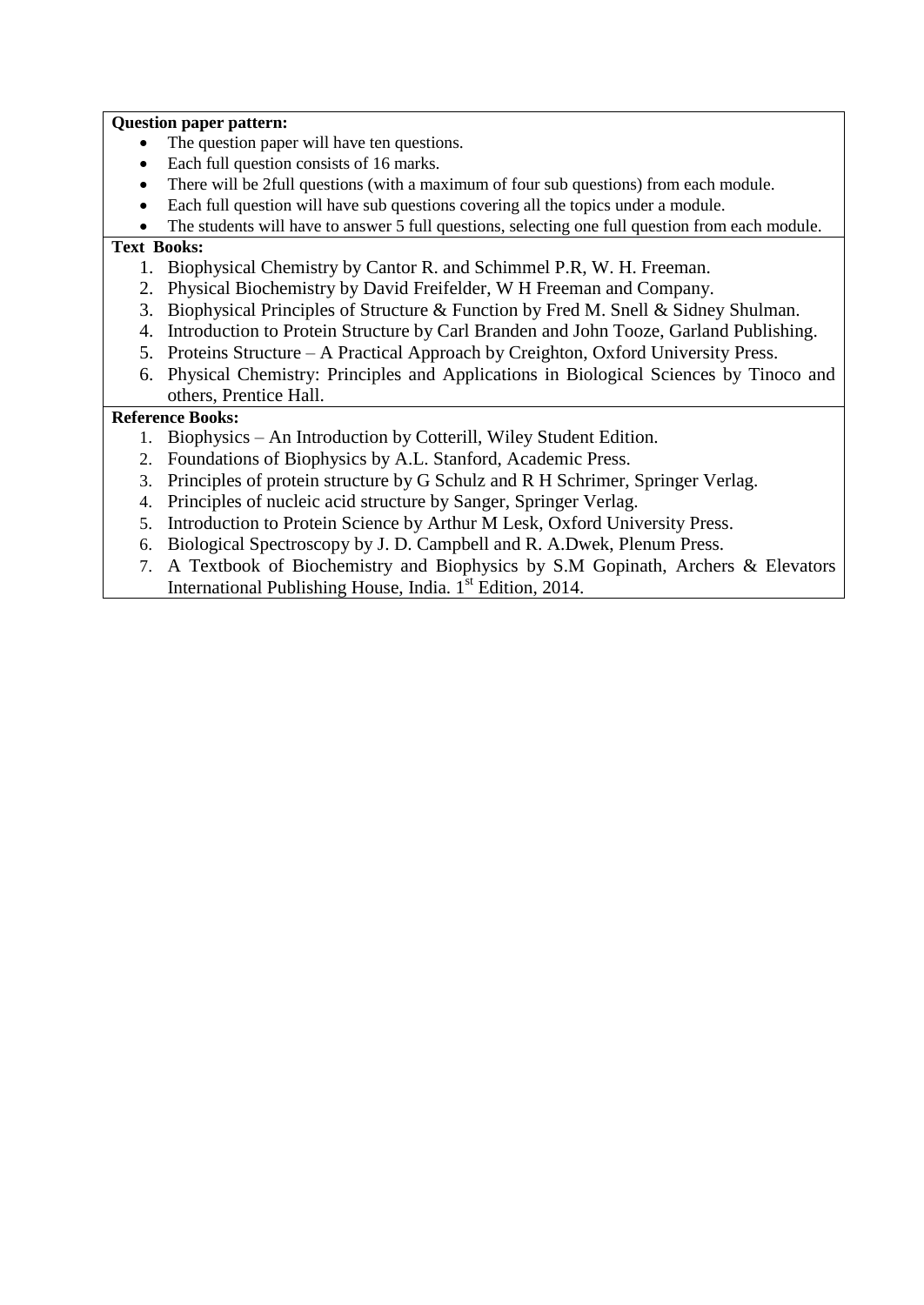| <b>CLINICAL BIOCHEMISTRY</b><br>[As per Choice Based Credit System (CBCS) scheme]<br>SEMESTER-IV                                                                                                                                                                                                       |                                                                                                              |                                                                                                                                                                                                                                                                                                                                                                                                                                          |    |                                 |                                                                                                                                                                                   |
|--------------------------------------------------------------------------------------------------------------------------------------------------------------------------------------------------------------------------------------------------------------------------------------------------------|--------------------------------------------------------------------------------------------------------------|------------------------------------------------------------------------------------------------------------------------------------------------------------------------------------------------------------------------------------------------------------------------------------------------------------------------------------------------------------------------------------------------------------------------------------------|----|---------------------------------|-----------------------------------------------------------------------------------------------------------------------------------------------------------------------------------|
| Subject Code                                                                                                                                                                                                                                                                                           | 15BT46                                                                                                       | <b>IA Marks</b>                                                                                                                                                                                                                                                                                                                                                                                                                          | 20 |                                 |                                                                                                                                                                                   |
| Number of<br>Lecture<br>Hours/Week                                                                                                                                                                                                                                                                     | 04                                                                                                           | <b>Exam Marks</b>                                                                                                                                                                                                                                                                                                                                                                                                                        | 80 |                                 |                                                                                                                                                                                   |
| <b>Total Number of</b><br><b>Lecture Hours</b>                                                                                                                                                                                                                                                         | 50                                                                                                           | <b>Exam Hours</b>                                                                                                                                                                                                                                                                                                                                                                                                                        | 03 |                                 |                                                                                                                                                                                   |
|                                                                                                                                                                                                                                                                                                        |                                                                                                              | <b>CREDITS - 04</b>                                                                                                                                                                                                                                                                                                                                                                                                                      |    |                                 |                                                                                                                                                                                   |
| $\bullet$<br>intestinal functions.                                                                                                                                                                                                                                                                     | <b>Course objectives:</b> This course will enable students to<br>and lipids; their alterations in disorders. |                                                                                                                                                                                                                                                                                                                                                                                                                                          |    |                                 | Learn the structure and function of metabolic pathways for carbohydrates, amino acids<br>Gain insight into the clinical manifestations of renal, hepatic, pancreatic, gastric and |
|                                                                                                                                                                                                                                                                                                        | <b>Modules</b>                                                                                               |                                                                                                                                                                                                                                                                                                                                                                                                                                          |    | <b>Teaching</b><br><b>Hours</b> | <b>Revised Bloom's</b><br>Taxonomy(RBT)<br>Level                                                                                                                                  |
| $MODULE-1$                                                                                                                                                                                                                                                                                             |                                                                                                              |                                                                                                                                                                                                                                                                                                                                                                                                                                          |    |                                 |                                                                                                                                                                                   |
| <b>DISORDERS OF CARBOHYDRATE METABOLISM</b><br>Diabetes<br>LDL-cholesterol and triglyceride disorders.                                                                                                                                                                                                 |                                                                                                              | mellitus, glycohemoglobins, hypo-glycemias,<br>galactosemia and ketone bodies. Various types of glucose<br>tolerance tests. Glycogen storage diseases. Physiology of<br>lipids/lipoproteins. Lipidosis. Clinical inter-relationships of<br>lipids (sphingolipidosis and multiple sclerosis), lipoproteins<br>and apolipoproteins. Diagnostic tests for HDL-cholesterol,                                                                  |    | 10 Hours                        | L1, L2                                                                                                                                                                            |
| $MODULE-2$                                                                                                                                                                                                                                                                                             |                                                                                                              |                                                                                                                                                                                                                                                                                                                                                                                                                                          |    |                                 |                                                                                                                                                                                   |
| <b>INBORN ERRORS OF METABOLISM</b><br>a) Disorders of amino acid metabolism - Phenylalanemia,<br>tyrosinemia,<br>MSUD,<br>homocystinuria,<br>phenylketonuria,<br>alkaptonuria, albinism and animoacidurias. b) Disorders of<br>nucleic acid metabolism- Disorders in purine/ pyrimidine<br>metabolism. |                                                                                                              |                                                                                                                                                                                                                                                                                                                                                                                                                                          |    | 10 Hours                        | L1, L2                                                                                                                                                                            |
| $MODULE-3$                                                                                                                                                                                                                                                                                             |                                                                                                              |                                                                                                                                                                                                                                                                                                                                                                                                                                          |    |                                 |                                                                                                                                                                                   |
| RESPIRATORY AND RENAL MECHANISMS.<br>aminotransferase, creatine kinase, aldolase<br>infarction. Enzymes of pancreatic origin and biliary tract.                                                                                                                                                        |                                                                                                              | DISORDERS OF ACID-BASE BALANCE AND THEIR<br>Evaluation of organ function tests, Assessment and clinical<br>manifestations of renal, hepatic, pancreatic, gastric and<br>intestinal functions. Clinical importance of bilirubin.<br>Diagnostic enzymes: Principles of diagnostic enzymology.<br>Clinical significance of aspartate aminotransferase, alanine<br>and lactate<br>dehydrogenase. Enzyme tests in determination of myocardial |    | 10 Hours                        | L1, L2, L3                                                                                                                                                                        |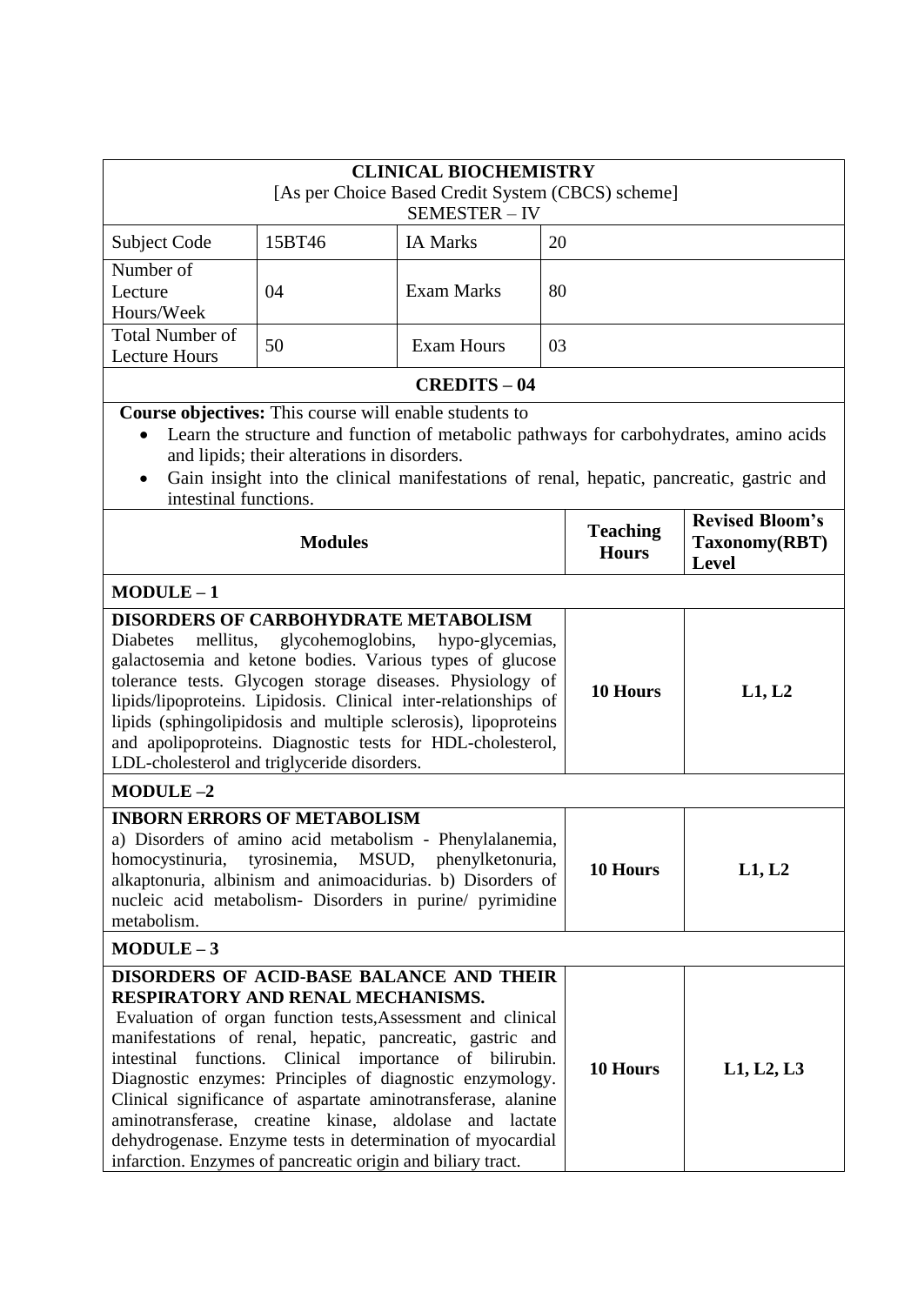| $MODULE-4$                                                                                                                                                                                                                                                                                                                                                                                                                                                                                                                                                                                                                                                                                                                                                                                        |          |                |  |  |
|---------------------------------------------------------------------------------------------------------------------------------------------------------------------------------------------------------------------------------------------------------------------------------------------------------------------------------------------------------------------------------------------------------------------------------------------------------------------------------------------------------------------------------------------------------------------------------------------------------------------------------------------------------------------------------------------------------------------------------------------------------------------------------------------------|----------|----------------|--|--|
| <b>HORMONAL DISTURBANCES</b><br>Protein hormones (anterior pituitary hormones, posterior<br>pituitary hormones), steroid hormones, adrenocorticosteroids,<br>and reproductive endocrinology. Disturbances in thyroid<br>function. Disorders of mineral metabolism: Hypocalcaemia,<br>hypocalcaemia, normocalcaemia, hypophosphatemia<br>and<br>hypophosphatemia.                                                                                                                                                                                                                                                                                                                                                                                                                                  | 10 Hours | L1, L2, L3, L4 |  |  |
| $MODULE-5$                                                                                                                                                                                                                                                                                                                                                                                                                                                                                                                                                                                                                                                                                                                                                                                        |          |                |  |  |
| <b>BIOCHEMICAL ASPECTS OF HEMATOLOGY</b><br>Disorders of erythrocyte metabolism, hemoglobinopathies,<br>thalessemias thrombosis and anemias. Laboratory tests to<br>measure coagulation and thrombolysis. Detoxification in the<br>body: enzymes of detoxification, polymorphism in drug<br>metabolizing enzymes. Mechanism of drug action and<br>channels of its excretion, Disorders of vitamins and trace<br>elements.                                                                                                                                                                                                                                                                                                                                                                         | 10 Hours | L2, L3         |  |  |
| <b>Course outcomes:</b><br>After studying this course, students will be able to:<br>Discuss the biochemistry and pathophysiology associated with various disorders of<br>$\bullet$<br>metabolism and inborn errors of metabolism.<br>Describe the structure and function of metabolic pathways for carbohydrates, amino acids<br>$\bullet$<br>and lipids.<br>Explain the medical problems associated with abnormal lipoprotein levels and therapeutic<br>agents used to treat lipid disorders.<br>Assess the clinical manifestations of renal, hepatic, pancreatic, gastric and intestinal<br>functions.<br><b>Graduate Attributes (as per NBA):</b><br>Problem Analysis.<br>$\bullet$<br>Design / development of solutions (pharmacological).<br>Professional Ethics.<br>Life-long learning      |          |                |  |  |
| <b>Question paper pattern:</b><br>The question paper will have ten questions.<br>$\bullet$<br>Each full question consists of 16 marks.<br>$\bullet$<br>There will be 2full questions (with a maximum of four sub questions) from each module.<br>Each full question will have sub questions covering all the topics under a module.<br>$\bullet$<br>The students will have to answer 5 full questions, selecting one full question from each<br>module.<br><b>Text Books:</b><br>Textbook of Medical Biochemistry by MN Chatterjea and Rana Shinde, Jaypee Brothers.<br>1.<br>2. Lehninger-Principles of Biochemistry by David L. Nelson and Michael M. Cox, 5th Edition,<br>WH Freeman and Company.<br>Medical Biochemistry (Paperback) By John W. Baynes and Marek Dominiczak. Publisher:<br>3. |          |                |  |  |
| Mosby.<br>Clinical Biochemistry: 3 <sup>rd</sup> Ed By Allan Gaw, Michael Murphy, Robert Cowan, Denis<br>4.<br>O'Reilly, Michael Stewart and James Shepherd. Publisher: Churchill Livingstone.                                                                                                                                                                                                                                                                                                                                                                                                                                                                                                                                                                                                    |          |                |  |  |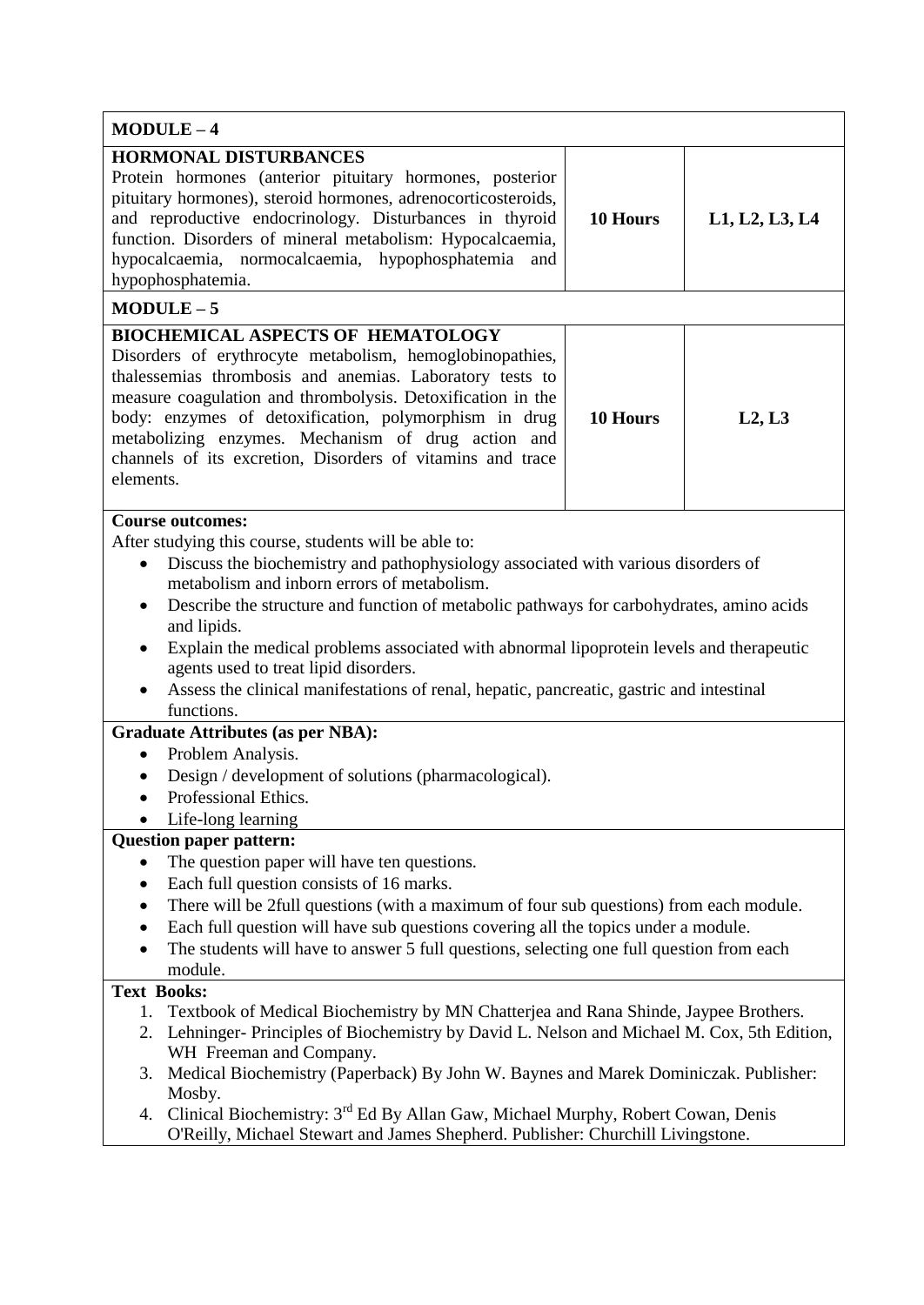- 1. Review of Medical Physiology (Lange Basic Science) (Paperback) By William F. Ganong. Publisher: McGraw-Hill Medical
- 2. Harper's Biochemistry (Lange Medical Books) (Paperback) By Robert K. Murray, Daryl K. Granner, Peter A. Mayes and Victor W. Rodwell. Publisher: Appelton and Lange. 8. Clinical Biochemistry by Richard Luxton. Scion Publishing Ltd.
- 3. Clinical Biochemistry Paperbackby Nanda Maheshwari, 2008.
- 4. Appreciate the biochemical aspects of hematology.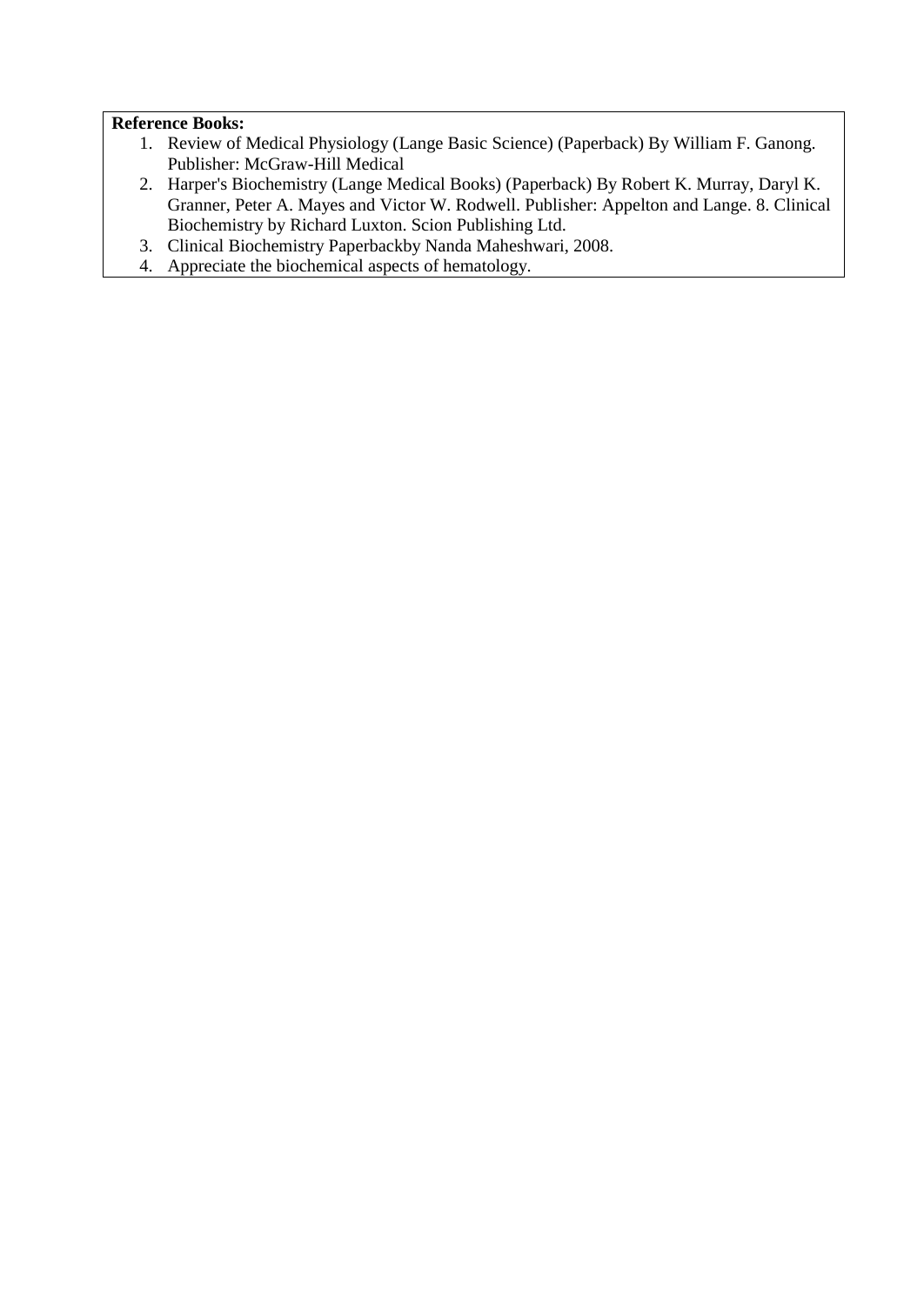| <b>CELL &amp; MOLECULAR BIOLOGY LABORATORY</b>                                                                                             |                                                          |                   |    |  |  |  |  |
|--------------------------------------------------------------------------------------------------------------------------------------------|----------------------------------------------------------|-------------------|----|--|--|--|--|
| [As per Choice Based Credit System (CBCS) scheme]                                                                                          |                                                          |                   |    |  |  |  |  |
|                                                                                                                                            |                                                          | SEMESTER-IV       |    |  |  |  |  |
| Subject Code                                                                                                                               | 15BTL47                                                  | <b>IA Marks</b>   | 20 |  |  |  |  |
| Number of                                                                                                                                  |                                                          | <b>Exam Marks</b> | 80 |  |  |  |  |
| Lecture                                                                                                                                    | 04                                                       |                   |    |  |  |  |  |
| Hours/Week                                                                                                                                 |                                                          |                   |    |  |  |  |  |
| <b>Total Number of</b><br><b>Lecture Hours</b>                                                                                             | 50                                                       | <b>Exam Hours</b> | 03 |  |  |  |  |
| <b>CREDITS-02</b>                                                                                                                          |                                                          |                   |    |  |  |  |  |
| Course objectives: This laboratory course enables students to get practical experience in                                                  |                                                          |                   |    |  |  |  |  |
| To understand the cell division: Mitosis and Meiosis.                                                                                      |                                                          |                   |    |  |  |  |  |
| To study the somatic cell hybridization.                                                                                                   |                                                          |                   |    |  |  |  |  |
|                                                                                                                                            | To learn isolation of DNA from various sources           |                   |    |  |  |  |  |
| To learn agarose gel electrophoresis for separation of nucleic acids                                                                       |                                                          |                   |    |  |  |  |  |
| <b>Laboratory Experiments</b>                                                                                                              | <b>Revised Bloom's</b><br><b>Taxonomy (RBT)</b><br>Level |                   |    |  |  |  |  |
| Study of divisional stages in Mitosis.<br>1.                                                                                               | L2, L4, L5                                               |                   |    |  |  |  |  |
| Study of divisional stages in Meiosis.<br>2.                                                                                               | L2, L3, L4                                               |                   |    |  |  |  |  |
| Study of Polytene and Lampbrush chromosomes using permanent<br>3.<br>slides.                                                               | L2, L3, L4                                               |                   |    |  |  |  |  |
| Isolation and fusion of plant protoplasts.<br>4.                                                                                           | L5, L6                                                   |                   |    |  |  |  |  |
| Isolation of plasmid DNA from bacteria.<br>5.                                                                                              | L5, L6                                                   |                   |    |  |  |  |  |
| Isolation of genomic DNA (plant / microbial sources)<br>6.                                                                                 | L2, L3, L4                                               |                   |    |  |  |  |  |
| Agarose gel electrophoresis and quantification of nucleic acids<br>7.<br>(colorimetric, ethidium bromide dot blot and standard DNA marker) | L5, L6                                                   |                   |    |  |  |  |  |
| Digestion and mapping of plasmid pUC18.<br>8.                                                                                              | L2, L3, L4                                               |                   |    |  |  |  |  |
| Competent cell preparations.<br>9.                                                                                                         | L2, L3, L4                                               |                   |    |  |  |  |  |
| 10. Transformation and selection of recombinants.                                                                                          | L5, L6                                                   |                   |    |  |  |  |  |
| 11. Study of conjugation in <i>E.coli</i> .                                                                                                | L5, L6                                                   |                   |    |  |  |  |  |
| 12. Amplification of DNA by PCR.                                                                                                           | L5, L6                                                   |                   |    |  |  |  |  |
| Course outcomes: On the completion of this laboratory course, the students will be able:                                                   |                                                          |                   |    |  |  |  |  |
| To be able to understand the mitotic and meiotic cell divisions;                                                                           |                                                          |                   |    |  |  |  |  |
| To be able to carry out somatic cell fusion;                                                                                               |                                                          |                   |    |  |  |  |  |
| To separate DNA and run various fragments through electrophoresis.                                                                         |                                                          |                   |    |  |  |  |  |
| <b>Graduate Attributes (as per NBA):</b>                                                                                                   |                                                          |                   |    |  |  |  |  |
| Engineering Knowledge.<br>٠                                                                                                                |                                                          |                   |    |  |  |  |  |
| Problem Analysis.<br>$\bullet$<br>Design/Development of solutions.                                                                         |                                                          |                   |    |  |  |  |  |
|                                                                                                                                            |                                                          |                   |    |  |  |  |  |
| Modern tool usage                                                                                                                          |                                                          |                   |    |  |  |  |  |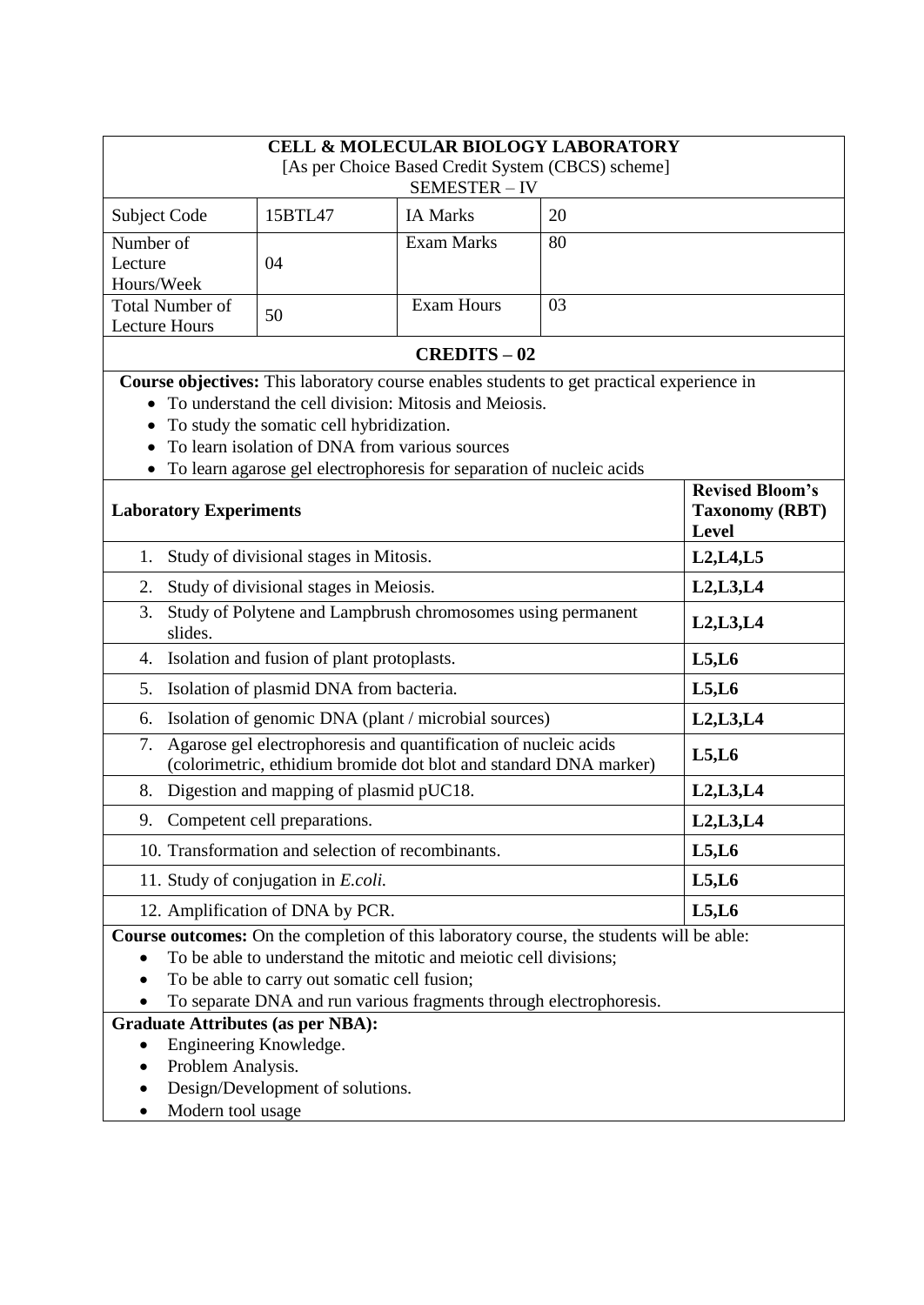### **Conduct of Practical Examination:**

- 1. All laboratory experiments are to be included for practical examination.
- 2. Students are allowed to pick one experiment from the lot.
- 3. Strictly follow the instructions as printed on the cover page of answer script for breakup of marks.
- 4. Change of experiment is allowed only once and 15% Marks allotted to the procedure part to be made zero.

- 1. Molecular Cell Biology by Darnell J Lodish& H Baltimore, Freeman Pub
- 2. Biochemistry & Molecular Biology by William H Elliot and Daphane C Elliot, Oxford University Press
- 3. Current protocols in molecular biology,edited by Frederick M. Ausubel et al., John Wiley & Sons
- 4. Methods in enzymology by Berger S.L. & Kimmel A.R., Vol.152, Academic Press.
- 5. Cellular & Biochemical Science by G. Tripathi, IK Intl.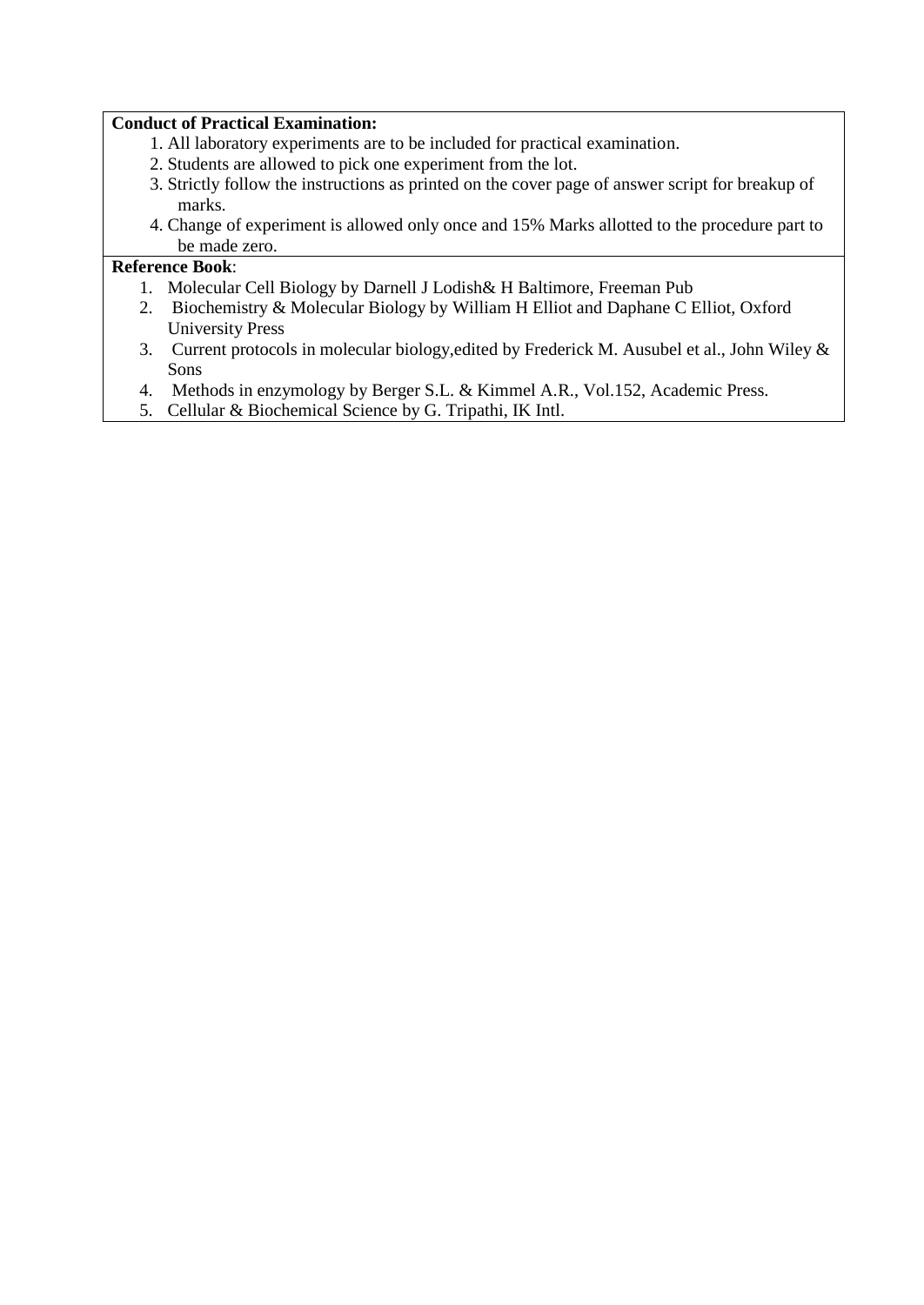| <b>CLINICAL BIOCHEMISTRY LABORATORY</b>                                                                                                        |                    |                   |    |  |  |  |
|------------------------------------------------------------------------------------------------------------------------------------------------|--------------------|-------------------|----|--|--|--|
| [As per Choice Based Credit System (CBCS) scheme]                                                                                              |                    |                   |    |  |  |  |
| SEMESTER-IV                                                                                                                                    |                    |                   |    |  |  |  |
| Subject Code                                                                                                                                   | 15BTL48            | <b>IA Marks</b>   | 20 |  |  |  |
| Number of                                                                                                                                      |                    |                   |    |  |  |  |
| Lecture<br>Hours/Week                                                                                                                          | 04                 | <b>Exam Marks</b> | 80 |  |  |  |
| <b>Total Number of</b>                                                                                                                         |                    |                   |    |  |  |  |
| <b>Lecture Hours</b>                                                                                                                           | 50                 | <b>Exam Hours</b> | 03 |  |  |  |
| <b>CREDITS - 02</b>                                                                                                                            |                    |                   |    |  |  |  |
| Course objectives: This course will enable students to                                                                                         |                    |                   |    |  |  |  |
| Qualitative and quantitative analyses of cellular components and processes.                                                                    |                    |                   |    |  |  |  |
| To design lab experiments, to make understand as to how problems are scientifically<br>$\bullet$                                               |                    |                   |    |  |  |  |
| solved with supporting data.<br>Acquire means to manage experiments independently.                                                             |                    |                   |    |  |  |  |
| <b>Revised</b>                                                                                                                                 |                    |                   |    |  |  |  |
| <b>Laboratory Experiments</b>                                                                                                                  | <b>Bloom's</b>     |                   |    |  |  |  |
|                                                                                                                                                | <b>Taxonomy</b>    |                   |    |  |  |  |
| pH measurements, volume / weight measurements, concentration<br>1.                                                                             | (RBT) Level        |                   |    |  |  |  |
| sensitivity. Specificity, precision, accuracy, preparation of<br>units,                                                                        | L1, L2, L3, L4, L5 |                   |    |  |  |  |
| buffers of constant strength.                                                                                                                  |                    |                   |    |  |  |  |
| Titration of amino acids with acids & bases.<br>2.                                                                                             | L2, L3, L4         |                   |    |  |  |  |
| 3.<br>Qualitative tests for carbohydrate and lipids.                                                                                           | L5, L6             |                   |    |  |  |  |
| Qualitative tests for amino acids and proteins.<br>4.                                                                                          | L5, L6             |                   |    |  |  |  |
| Estimation of blood sugar by Folin method and by O-toluene method.<br>5.                                                                       | L2, L3, L4         |                   |    |  |  |  |
| Estimation of inorganic phosphate by Fiske-Subbarao method.<br>6.                                                                              | L4, L5             |                   |    |  |  |  |
| 7. Estimation of amino acid by ninhydrin method.                                                                                               | L2, L3, L4         |                   |    |  |  |  |
| 8. Estimation of total cholesterol from Serum.                                                                                                 | L2, L3, L4         |                   |    |  |  |  |
| Determination of Saponification value and iodine value of lipids with<br>9.<br>error analysis.                                                 | L5, L6             |                   |    |  |  |  |
| 10. Determination of acetyl value of a lipid with error analysis.                                                                              | L5, L6             |                   |    |  |  |  |
| 11. Estimation of urea by diacetyl monooxime method with error analysis.                                                                       | L5, L6             |                   |    |  |  |  |
| 12. Estimation of iron from hemoglobin with error analysis.                                                                                    | L2, L3, L4         |                   |    |  |  |  |
| <b>Course outcomes:</b>                                                                                                                        |                    |                   |    |  |  |  |
| After studying this course, students will be able to:<br>Know about biomolecules with special reference to physiological samples.<br>$\bullet$ |                    |                   |    |  |  |  |
| Determine the levels of metallic ions, fats and oils and other biomolecules.                                                                   |                    |                   |    |  |  |  |
| <b>Graduate Attributes (as per NBA):</b>                                                                                                       |                    |                   |    |  |  |  |
| Problem Analysis.<br>$\bullet$                                                                                                                 |                    |                   |    |  |  |  |
| Design / development of solutions.                                                                                                             |                    |                   |    |  |  |  |